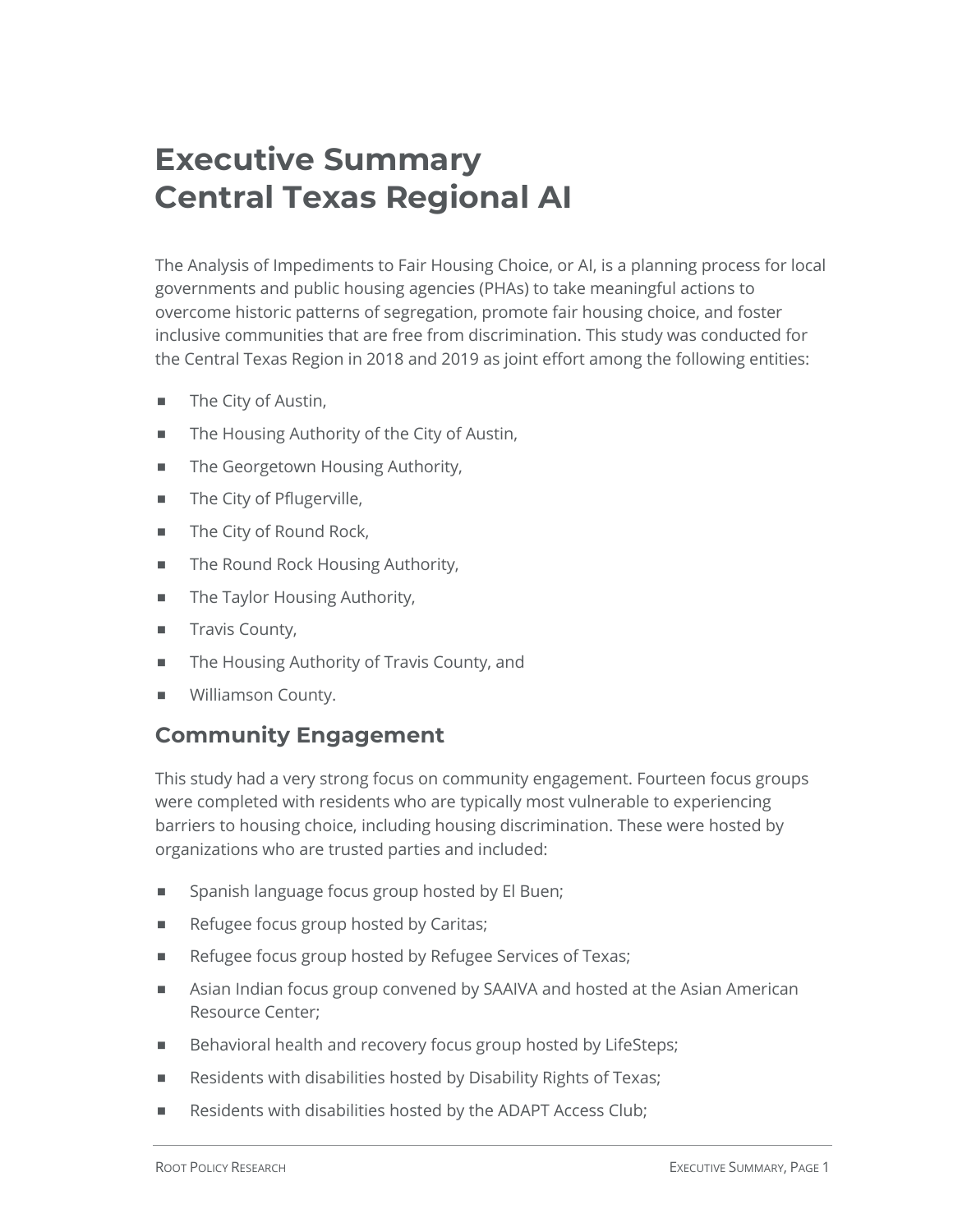- English and Spanish focus group with domestic violence survivors hosted by SAFE;
- ¾ Hispanic residents of North Austin and Round Rock (recruited at random by phone);
- ¾ African American residents of Austin, Travis County, Pflugerville, and Round Rock (recruited at random by phone);
- English and Spanish speaking renters hosted by BASTA;
- Residents with criminal histories hosted by RAP;
- ¾ African American and Hispanic residents of Georgetown hosted by SEGCC; and
- LGTBQ residents hosted by the City of Austin LGBTQ Quality of Life Advisory Commission.

More than 200 residents also participated in community events. A resident survey was available in Arabic, Chinese, English, Korean, Spanish, and Vietnamese, and accessible to participants using assistive devices (e.g., screen readers). Note that the survey respondents do not represent a random sample of the regional population. A true random sample is a sample in which each individual in the population has an equal chance of being selected for the survey. The self-selected nature of the survey prevents the collection of a true random sample. Important insights and themes can still be gained from the survey results however, with an understanding of the differences of the sample from the larger population.

Ten focus groups were completed with policymakers, advocates, and community leaders throughout the region.

The infographic on the following page summarizes the community engagement process for the Central Texas AI.

It is important to note that, for the purpose of this report, "stakeholders" include people who work in the fields of housing, real estate and development, supportive services, fair housing advocacy, education, transportation, economic equity, and economic development. We recognize that residents living in the region are also stakeholders. We distinguish them as "residents" in this report to highlight their stories and experiences.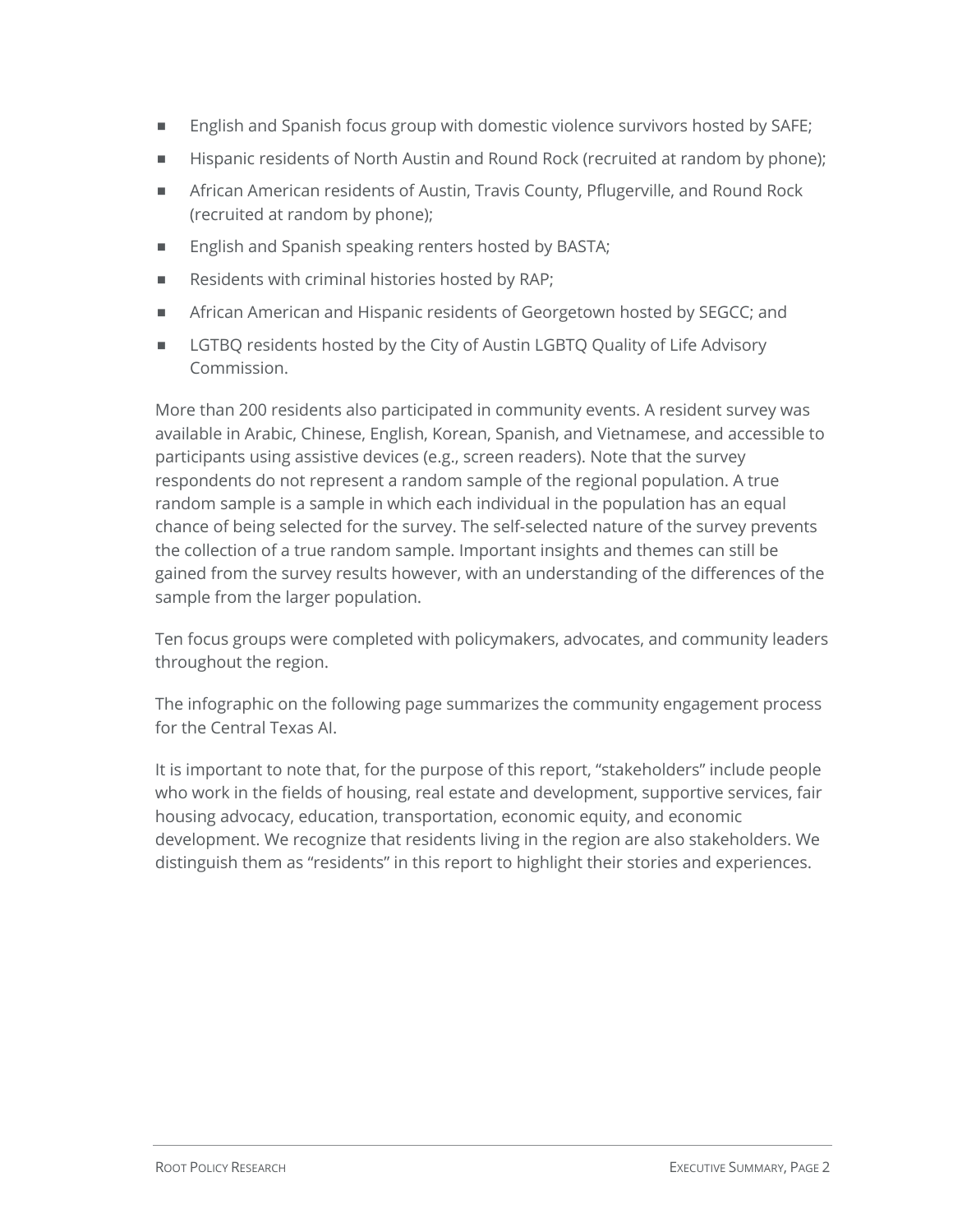### **Community Engagement Participants**



Source: Root Policy Research.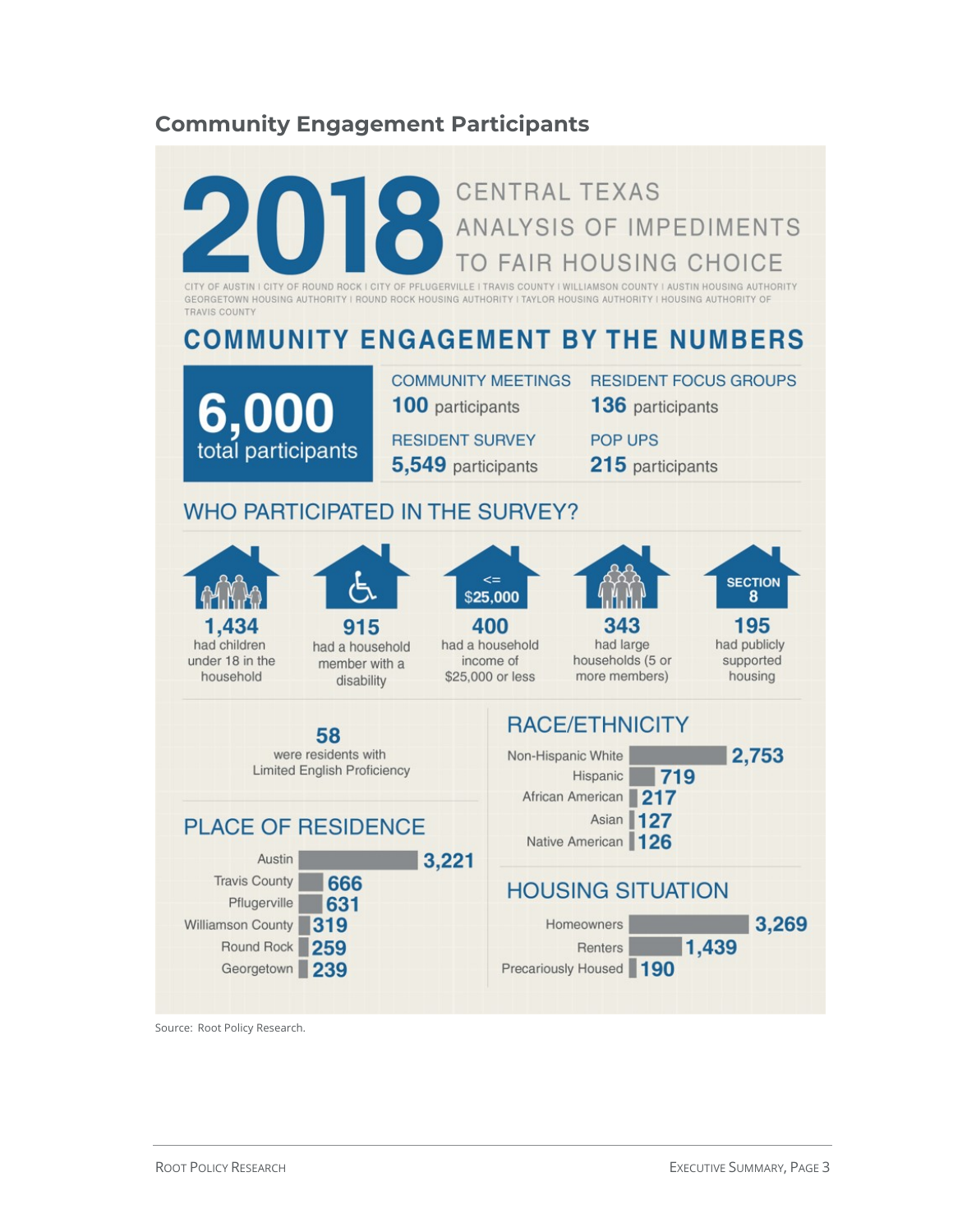# **Primary Findings**

**Segregation and integration.** Segregation and lack of access to economic opportunity persists in many areas of the region. Some residents still face barriers to reaching their economic potential and residents of certain races, ethnicities, disability status, and household characteristics are more affected than others.

- ¾ **Resident diversity.** Round Rock and Travis County best represent diversity in the region overall. By jurisdiction, the most diversity exists in Pflugerville and Taylor for people of color; Austin and Travis County—for foreign born residents; and Austin, Travis County, and Pflugerville—for Limited English Populations. Georgetown and Williamson County are the least diverse racially and ethnically.
- **Family poverty.** Overall, African American and Hispanic families have much higher rates of family poverty than Non-Hispanic White and Asian families. Pflugerville has the smallest difference in family poverty among races and ethnicities. The gap is largest in Austin, Taylor, and Travis County, where African American and Hispanic families have poverty rates averaging 17 percentage points greater than Non-Hispanic White and Asian families—a very significant difference.
- **Segregation.** Pflugerville stands out as having the lowest level of segregation and the highest proportion of African American residents of any jurisdiction represented in this study. Round Rock also has relatively low segregation and high diversity. Austin has the highest levels of African American and Hispanic segregation, while Georgetown and Taylor show some segregation of Asian residents. Segregation of persons with disabilities is low in all areas of the region.

**Disproportionate housing needs.** Housing access differs among jurisdictions in the Central Texas region, within jurisdictions, and among household groups. Where the differences appear to create negative outcomes for households, these are identified as disproportionate needs.

In the Central Texas region, the most significant disproportionate housing needs are found in:

- ¾ **Homeownership rates.** The homeownership gap between Black/African American and Non-Hispanic White households is around 20 percentage points or more in nearly all jurisdictions in the region. The gap in Non-Hispanic White and Hispanic households is slightly lower, but still significant in most jurisdictions.
- **EXECTE:** Displacement. Fourteen percent of households in the region report having been displaced in the past five years. Displacement varies somewhat by jurisdiction, with the lowest rates in Pflugerville (10% of residents displaced) and the highest in Austin and Williamson County (16 and 17%, respectively).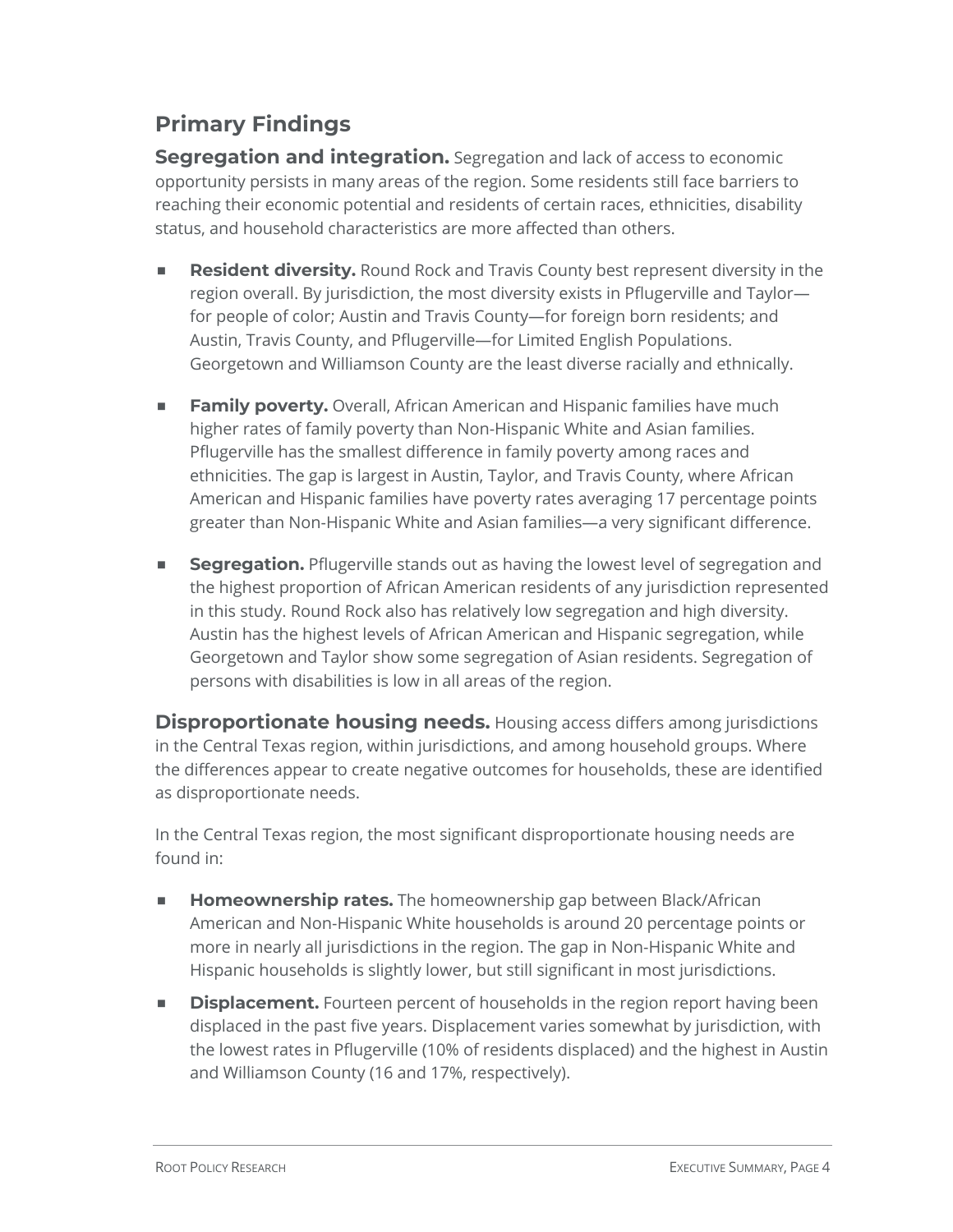Displacement affects renters much more than owners, with 40 percent of regional displacement occurring due to rent increases that a resident could not afford. Displacement is somewhat unique in Georgetown and Pflugerville: 20 percent of those displaced in Georgetown were owners displaced due to property tax increases (the highest of any jurisdiction), and 24 percent of renters displaced in Pflugerville was due to the landlord selling a rental unit (also the highest of any jurisdiction).

¾ **Rising housing cost and stagnant incomes***.* The changes in regional home values and rents have exceeded changes in median incomes for all households, meaning that households have lost their housing "purchasing power."

Due to rising rents, voucher holders have fewer options for using their vouchers than five years ago. The only areas in the region where the local rent is lower than or equivalent to what HUD will pay are southeast Austin, Taylor, Georgetown, and parts of rural Williamson County.

¾ **Ability to access a mortgage loan.** Black/African, Hispanic, and other non-Asian minorities face greater challenges in accessing mortgage loans than Non-Hispanic White and Asian households. Disparities—particularly for Black and Hispanic—applicants are consistent across jurisdictions. Denial rates for home improvement loans are particularly high for minority applicants, which can affect housing condition, property values, and neighborhood quality.

#### **The most equity in housing choice exists in:**

- ¾ **Homeownership in Pflugerville***.* Pflugerville has the smallest gap in ownership of any jurisdiction and the highest ownership rate across protected classes. The rate of black ownership is higher in Pflugerville *than the rate of Non-Hispanic White ownership* in the communities of Austin, Taylor, and Travis County.
- ¾ **Increasingly, in the suburbs.** In Pflugerville, Round Rock, Taylor, and Williamson County, the increase in African Americans incomes were the highest of any race and ethnicity and exceeded the percentage change in home values and rents (except for home values in Williamson County), meaning that African American households' purchasing power increased in these communities. This is also true of Hispanic households in Taylor.

The nearly 6,000 residents participating in the study offered their assessment of housing challenges based on their experiences finding housing. Regionally, nearly two-thirds of renters worry that their rent will increase more than they can pay, and three in five want to buy a home but cannot afford a downpayment. One in four are challenged by too much traffic and one in five cannot access public transit easily or safely. Yet, residents experience housing challenges depend on where they live—and who they are, as shown in the following tables.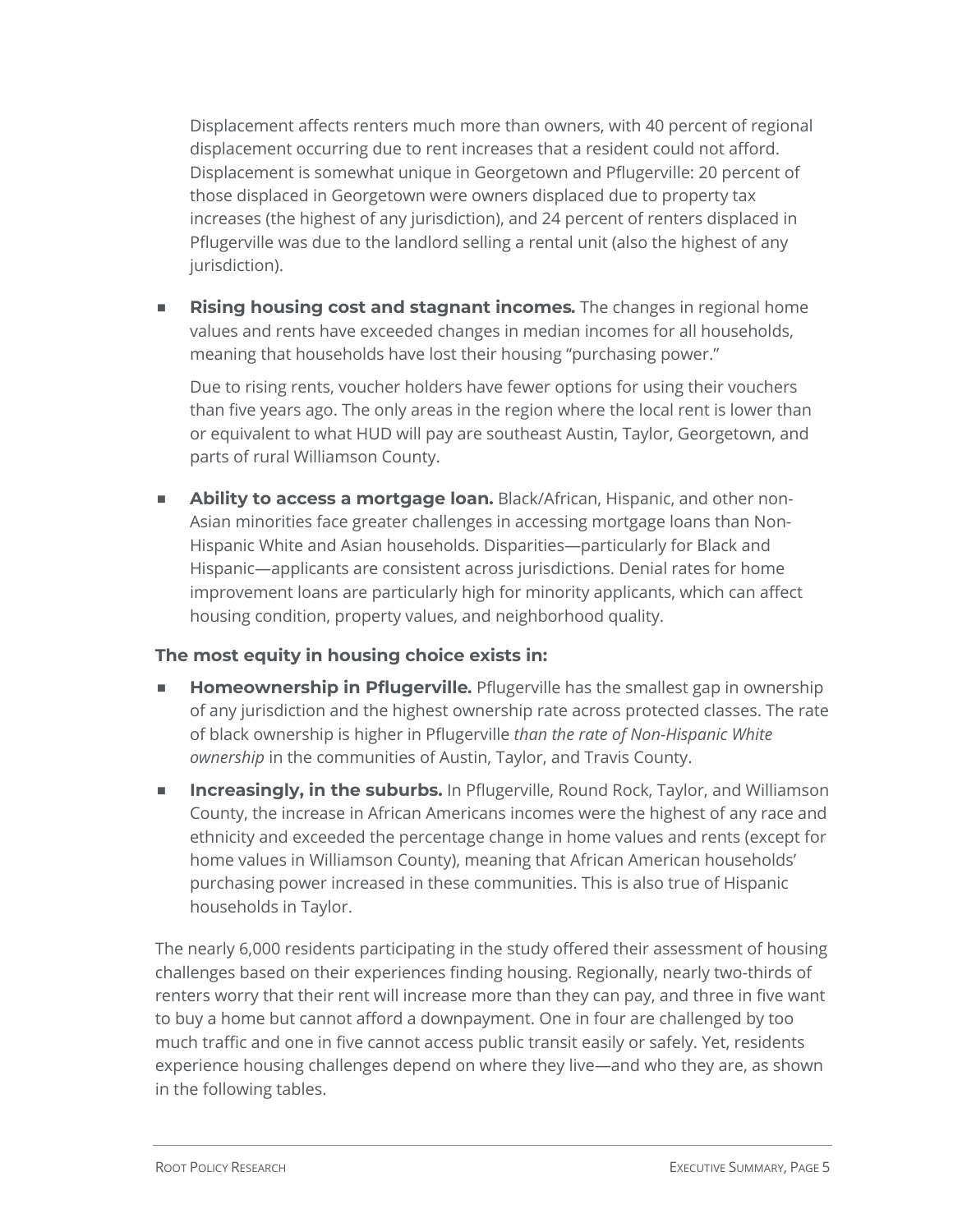#### **Top Housing Challenges Experienced by Residents by Jurisdiction**

**Higher than Region (>5ppt)**

**About the same as Region (+/- 5 ppt)**

**Lower than Region (<5 ppt)**

| Percent of Residents Experiencing a Housing Challenge                                        | <b>Austin</b> | <b>Travis</b><br>County | <b>Round Rock</b> | Pflugerville | Georgetow<br>$\mathsf{n}$ | Williamson<br><b>County</b> | <b>Region</b> |
|----------------------------------------------------------------------------------------------|---------------|-------------------------|-------------------|--------------|---------------------------|-----------------------------|---------------|
| I worry about my rent going up to an amount I can't afford                                   | 67%           | 55%                     | 56%               | 58%          | 46%                       | 63%                         | 63%           |
| I want to buy a house but can't afford the down payment                                      | 59%           | 61%                     | 57%               | 65%          | 46%                       | 48%                         | 58%           |
| Too much traffic/too much street/highway noise                                               | 26%           | 27%                     | 18%               | 21%          | 18%                       | 22%                         | 25%           |
| I can't get to public transit/bus/light rail easily or safely                                | 17%           | 33%                     | 21%               | 31%          | 18%                       | 19%                         | 21%           |
| Inadequate sidewalks, street lights, drainage, or other<br>infrastructure in my neighborhood | 23%           | 25%                     | 13%               | 11%          | 16%                       | 14%                         | 20%           |
| I can't pay my property taxes                                                                | 17%           | 13%                     | 13%               | 12%          | 9%                        | 20%                         | 16%           |
| I worry that if I request a repair it will result in a rent<br>increase or eviction          | 15%           | 8%                      | 16%               | 17%          | 14%                       | 16%                         | 15%           |
| No or few grocery stores/healthy food stores in the area                                     | 12%           | 34%                     | 2%                | 6%           | 13%                       | 12%                         | 14%           |
| I have bad/rude/loud neighbors                                                               | 14%           | 13%                     | 11%               | 11%          | 11%                       | 7%                          | 13%           |
| Poor/low school quality in my neighborhood                                                   | 13%           | 15%                     | 6%                | 7%           | 3%                        | 5%                          | 11%           |
| My house or apartment isn't big enough for my family<br>members                              | 10%           | 5%                      | 12%               | 8%           | 12%                       | 8%                          | 10%           |
| Not enough job opportunities in the area                                                     | 6%            | 18%                     | 8%                | 12%          | 9%                        | 15%                         | 9%            |

Note: Where appropriate, sample sizes are adjusted for the number of homeowners, or renters and precariously housed residents. - Sample size too small to report (<25 respondents). Source: Root Policy Research from the 2018 Central Texas Fair Housing Survey.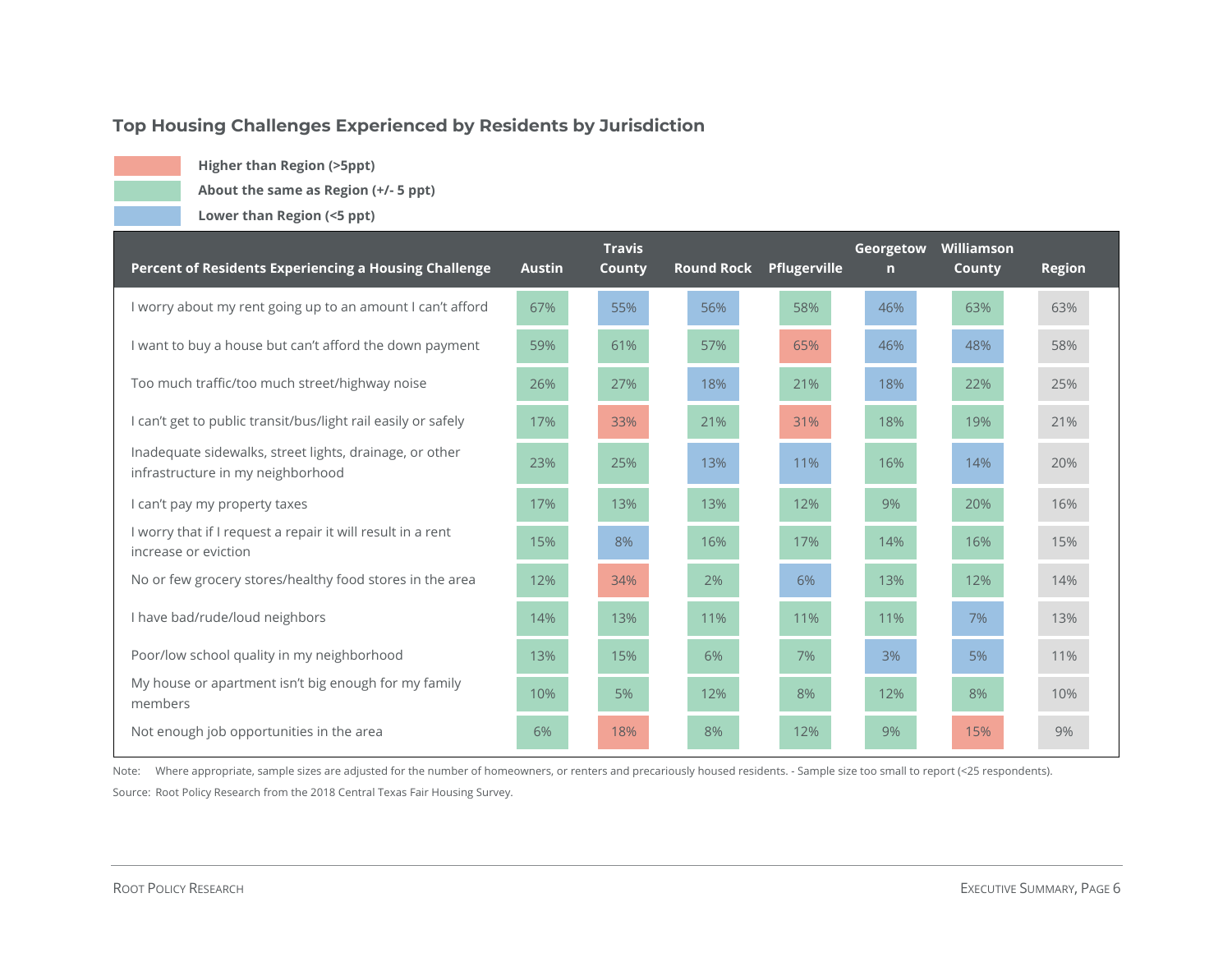#### **Housing Challenges Experienced by Residents who are Members of Selected Protected Classes**

**Higher than Region (>5ppt)**

**About the same as Region (+/- 5 ppt)**

**Lower than Region (<5 ppt)**

| <b>Percent of Residents Experiencing</b><br>a Housing Challenge                              | <b>African</b><br>American | <b>Asian</b> |     | <b>Native</b><br>Hispanic American | Non-<br><b>Hispanic</b><br>White |     | <b>Children</b><br><b>Disability Under 18</b> | Large<br><b>Family</b> | <b>LEP</b> | <b>Region</b> |
|----------------------------------------------------------------------------------------------|----------------------------|--------------|-----|------------------------------------|----------------------------------|-----|-----------------------------------------------|------------------------|------------|---------------|
| I worry about my rent going up to an amount I can't<br>afford                                | 54%                        | 66%          | 58% | 69%                                | 67%                              | 65% | 65%                                           | 51%                    | 56%        | 63%           |
| I want to buy a house but can't afford the down<br>payment                                   | 53%                        | 50%          | 66% | 69%                                | 62%                              | 51% | 78%                                           | 65%                    | 50%        | 58%           |
| Too much traffic/too much street/highway noise                                               | 23%                        | 30%          | 28% | 27%                                | 24%                              | 26% | 23%                                           | 23%                    | 23%        | 25%           |
| I can't get to public transit/bus/light rail easily or<br>safely                             | 21%                        | 25%          | 23% | 31%                                | 21%                              | 27% | 24%                                           | 23%                    | 26%        | 21%           |
| Inadequate sidewalks, street lights, drainage, or<br>other infrastructure in my neighborhood | 18%                        | 22%          | 24% | 27%                                | 20%                              | 24% | 20%                                           | 19%                    | 9%         | 20%           |
| I can't pay my property taxes                                                                | 20%                        | 8%           | 20% | 9%                                 | 14%                              | 21% | 18%                                           | 18%                    | 20%        | 16%           |
| I worry that if I request a repair it will result in a rent<br>increase or eviction          | 11%                        | 13%          | 11% | 14%                                | 17%                              | 20% | 16%                                           | 18%                    | 22%        | 15%           |
| No or few grocery stores/healthy food stores in the<br>area                                  | 20%                        | 9%           | 17% | 14%                                | 13%                              | 17% | 14%                                           | 15%                    | 16%        | 14%           |
| I have bad/rude/loud neighbors                                                               | 13%                        | 12%          | 16% | 21%                                | 12%                              | 17% | 11%                                           | 10%                    | 14%        | 13%           |
| Poor/low school quality in my neighborhood                                                   | 14%                        | 16%          | 15% | 12%                                | 10%                              | 11% | 18%                                           | 17%                    | 9%         | 11%           |
| My house or apartment isn't big enough for my<br>family members                              | 16%                        | 13%          | 16% | 13%                                | 7%                               | 12% | 18%                                           | 27%                    | 21%        | 10%           |
| Not enough job opportunities in the area                                                     | 17%                        | 10%          | 14% | 16%                                | 8%                               | 14% | 12%                                           | 13%                    | 23%        | 9%            |

Note: Where appropriate, sample sizes are adjusted for the number of homeowners, or renters and precariously housed residents. - Sample size too small to report (<25 respondents). Source: Root Policy Research from the 2018 Central Texas Fair Housing Survey.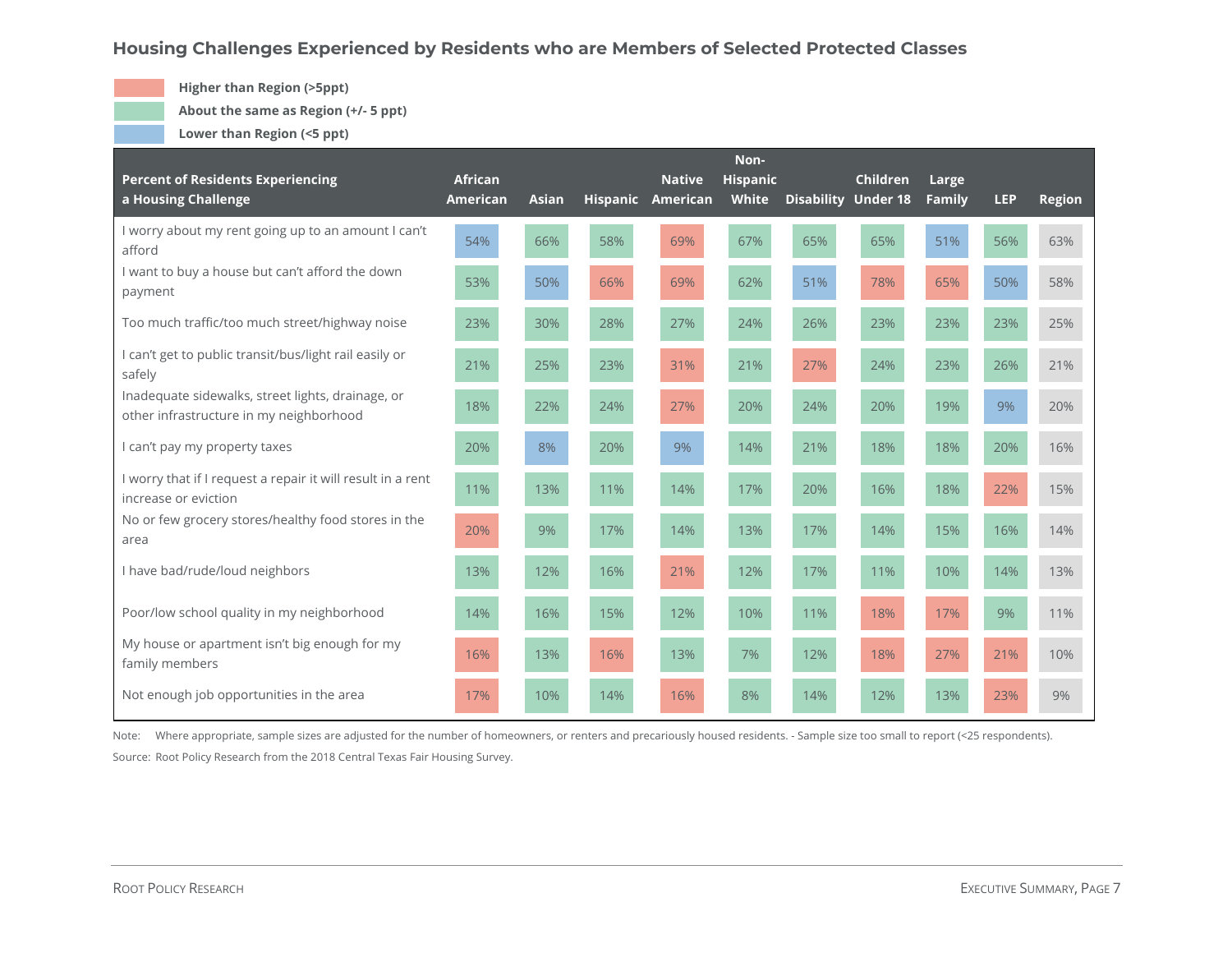**Access to Opportunity.** Access to opportunity—good jobs and skill development, quality schools, healthy food and access to the outdoors, supportive services, and affordable transportation—are a significant factor in the ability of residents to grow economically.

Areas where jurisdictions differed from the region in access to opportunity include:

- Travis County residents are more likely to live in a neighborhood without a grocery store, to be unable to access public transit and lack job opportunities in the area;
- **EXECTE:** Pflugerville residents less able to access public transit easily;
- ¾ Williamson County residents are more likely than regional residents to be challenged by a lack of nearby job opportunities.

Positive differences include:

- ¾ Round Rock residents are less likely than respondents regionally to live in neighborhoods with inadequate sidewalks, streetlights, drainage or other infrastructure;
- ¾ Georgetown residents are much less likely than regional residents to be concerned about poor school quality in their neighborhood.

Disparities by protected class in access to opportunity were found in:

*African American respondents* are more likely than regional respondents overall to:

- Live in neighborhoods with few/no grocery stores (20% vs. 14%)
- Live in a home that is not big enough for their family (16% vs. 10%); and
- Say there are not enough job opportunities in the area (17% vs. 9%).
- In addition, an analysis of school quality found that African American students are overrepresented in failing high schools.

*Hispanic respondents* are more likely than regional respondents overall to:

- Want to buy a home but be unable to afford a downpayment (66% vs. 58%); and
- Live in a home that is not big enough for their family (16% vs. 10%).
- In addition, an analysis of school quality found that Hispanic students are overrepresented in failing schools at every K-12 level.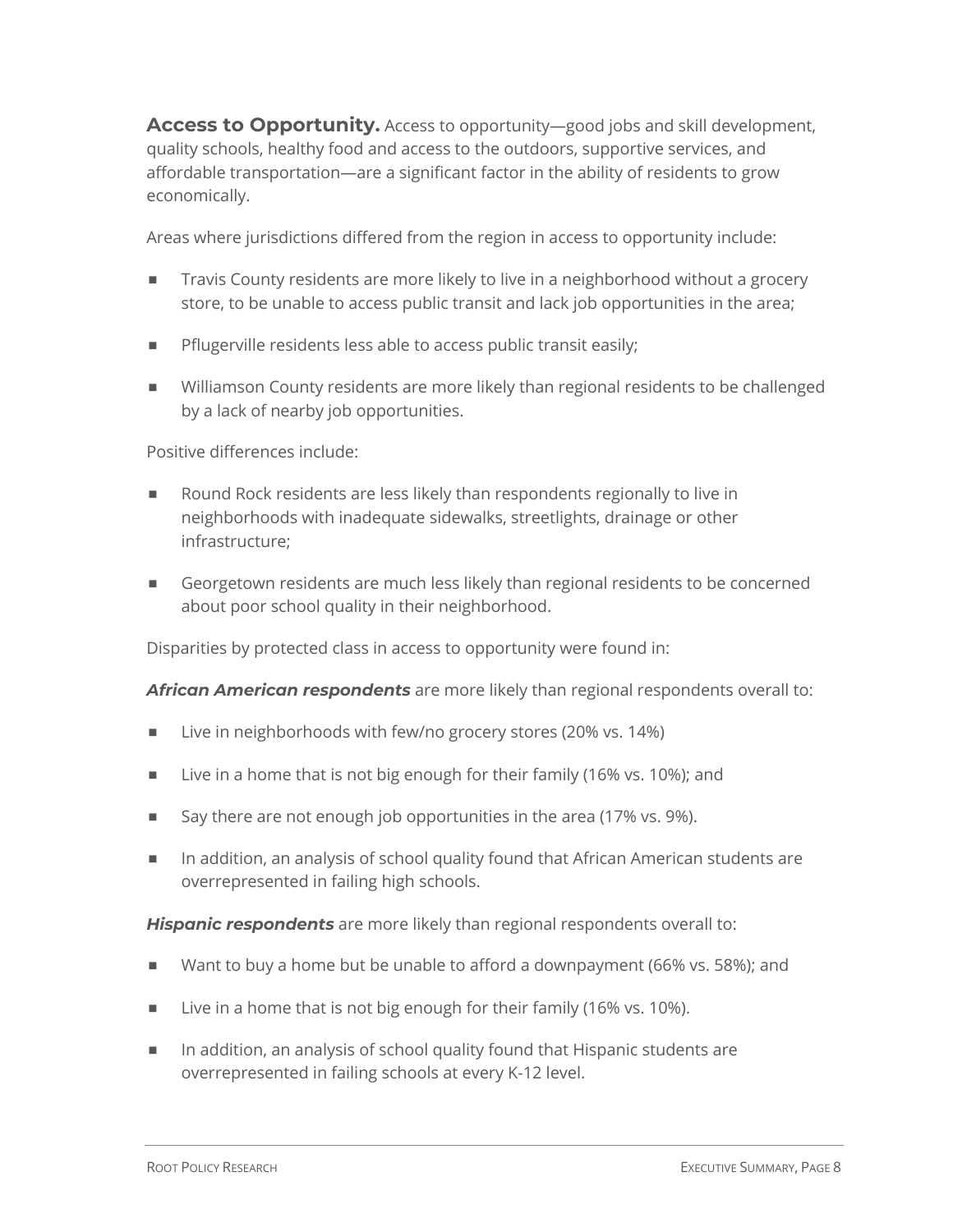*Native American respondents* are more likely than regional respondents to:

- Worry about their rent going up more than they can afford (69% vs. 63%);
- Want to buy home but are unable to afford a downpayment (69% vs. 58%);
- $\blacksquare$  Are unable to access public transit easily or safely (31% vs. 21%);
- ¾ Have inadequate sidewalks, street lights, drainage, or other infrastructure in their neighborhood (27% vs. 20%);
- Have bad/rude/loud neighbors (21% vs. 13%); and
- Say there are not enough job opportunities in the area (16% vs. 9%).

There were little differences in access to opportunity among Asian and non-Hispanic White residents.

*Respondents whose household includes a member with a disability* are more likely than regional respondents to:

- $\blacksquare$  Be unable to easily or safely access public transit (27% vs. 21%);
- Need help taking care of self/home but can't afford help (13% vs. 5%); and
- Have difficulty finding a landlord due to bad credit/evictions/foreclosure history (17% vs. 10%).

*Households with children and large family households* are both more likely than regional respondents to:

- Want to buy a home but are unable to afford a downpayment (78% vs. 58%);
- Live in a neighborhood with poor/low school quality (18% vs. 11%); and
- Live in a home that is not big enough for their family (18% of households with children and 27% of large family households vs. 10% regionally).

*Renter respondents with limited English proficiency (LEP)* are more likely than regional respondents to worry that they will be evicted if they request a repair (22% vs. 15%).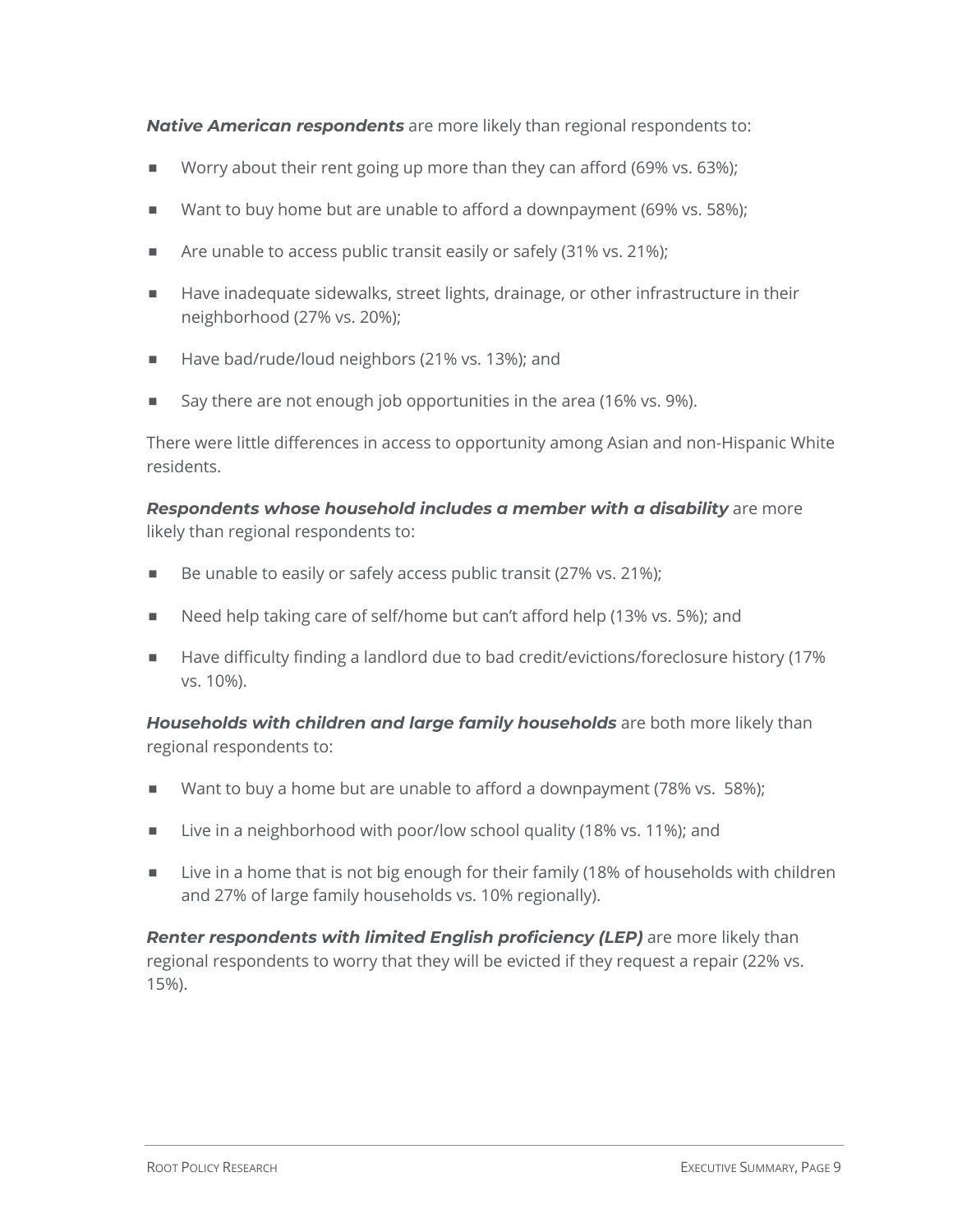# **Housing Barriers and Contributing Factors**

The primary housing barriers—and the factors that contributed to those barriers identified in the research conducted for this AI include the following. Where protected classes are disproportionately impacted, those are noted.

#### **Barrier: City and county capacity for addressing fair housing challenges is limited.**

Contributing factor: The growing housing crisis throughout the region is taxing city, county, and housing authority staff, as they work to implement new programs and policy changes to address housing needs. Implementing the type of ambitious plan that is needed will require additional capacity.

#### **Barrier: The harm caused by segregation is manifested in disproportionate housing needs and differences in economic opportunity.**

Contributing factors: Past actions that denied housing opportunities and perpetuated segregation have long limited opportunities for many members of protected classes. This continues to be evident in differences in poverty rates, homeownership, and access to housing throughout the region.

Disproportionate impact: Differences in poverty are highest in areas where early policies to limit where people of different races and ethnicities could live: e.g., in Austin, Taylor, and Travis County. African American and Hispanic families have poverty rates averaging 17 percentage points greater than Non-Hispanic White and Asian families. The homeownership gap between Black and Non-Hispanic White households is close to 20 percentage points in many jurisdictions.

#### **Barrier: Affordable rental options in the region are increasingly limited.**

Contributing factors: Growth in the region—particularly demand for rental housing—has increasingly limited the areas where low income households can live affordably. This perpetuates the limited economic opportunity that began with segregation. For Housing Choice Voucher holders, the state law that prohibits cities and counties from including Source of Income as a protected class is also a contributing factor. Voucher holders have fewer options for using their vouchers than five years ago and landlords have no requirement or incentive to accept voucher holders; voucher holders also report the highest levels of segregation in the region. The only areas in the region where the local rent is lower than or equivalent to what HUD will pay are in southeast Austin, Taylor, Georgetown, and parts of rural Williamson County.

Disproportionate impact: Housing choice voucher holders, many of whom are residents of color. Also households who are dependent on public transportation and need housing in certain areas in order to access jobs, schools, and services. This includes very low income residents, refugees, and residents with disabilities.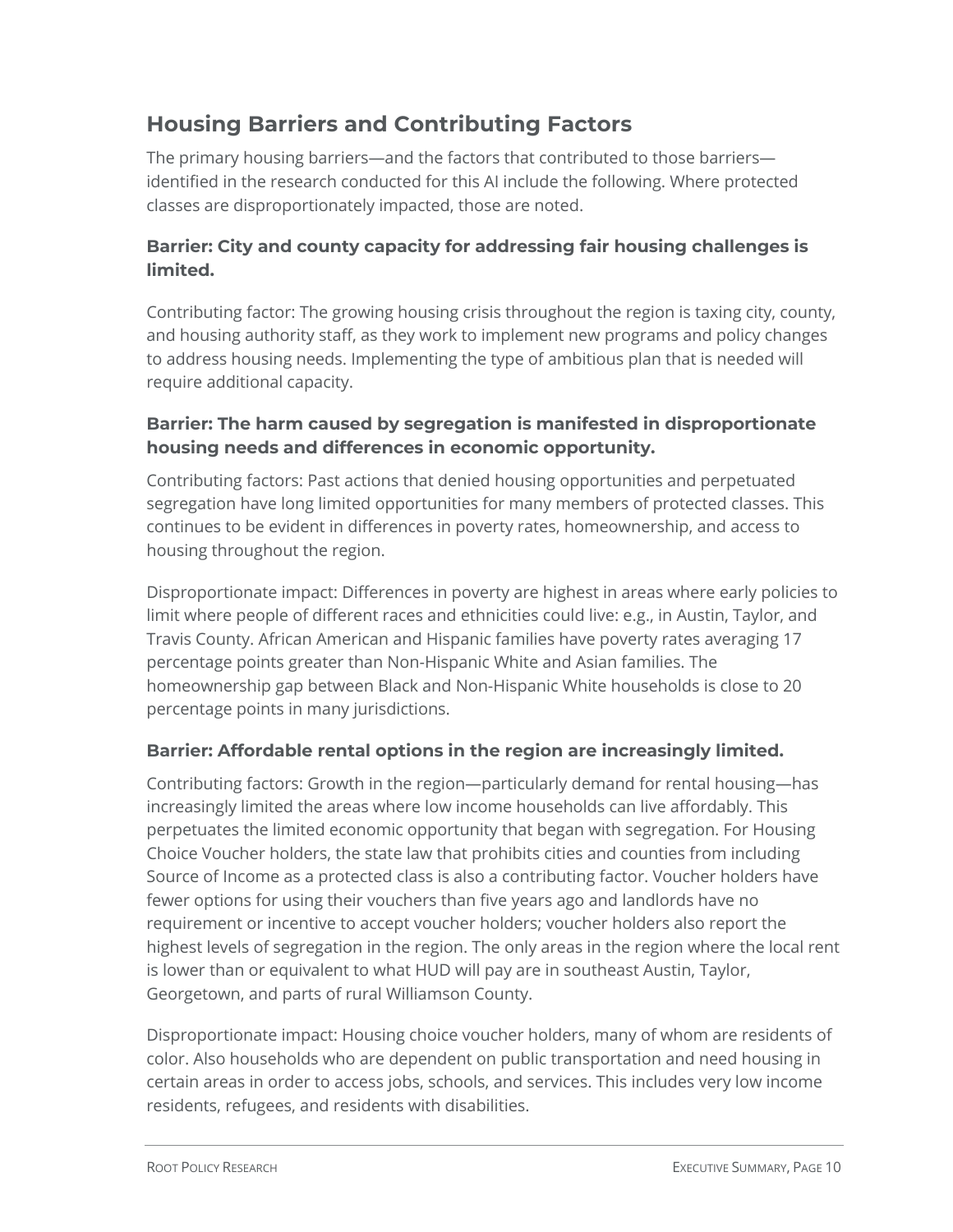#### **Barrier: Stricter rental policies further limit options.**

Contributing factors and disproportionate impacts: 1) "3x rent income requirements" for rental units have a discriminatory effect on persons with disabilities whose income is primarily Social Security and Disability Insurance (SSDI), as well as renters who receive income from "unearned" sources such as child support. 2) Onerous criminal look back periods that do not take into account severity of a crime or time period in which it is was committed disproportionately impact persons of color and persons in recovery. 3) State law that prohibits cities and counties from including Source of Income as a protected class prevents units of local government from allowing renters to claim legal unearned income as eligible for the 3x rent income threshold.

#### **Barrier: Disparities in the ability to access homeownership**.

Contributing factors: Past actions that have limited economic opportunity for certain residents, as well as reluctance to lend in lower income neighborhoods, which are often neighborhoods with people of color, have contributed to differences in the ability to secure a mortgage loan.

Disproportionate impact: Denial rates for Black/African American applicants (24%), Hispanic applicants (20%) and other non-Asian minorities (17%) are significantly higher than for non-Hispanic white applicants (11%) and Asian applicants (11%).

#### **Barrier: State regulations and zoning and land use limit housing choice**.

Contributing factors: State regulations prohibit or limit the power of local governments to implement zoning (counties) and inclusionary zoning (cities and counties) that could increase the supply of affordable housing, benefitting the protected classes that have disproportionate housing needs.

Some local units of government have vague regulations regarding treatment of group homes and do not allow a wide variety of densities that could facilitate affordable housing options. Although the analysis in this report did not find local limits to be significant barriers to housing for protected classes, they could be improved to increase transparency and expand housing choice.

#### **Barrier: Educational Inequities persist in the region**.

In the region, African American children are significantly overrepresented in failing high schools, and Hispanic children have largest disparities in school quality across K-12 schools.

Contributing factors: School district boundaries that are neighborhood-driven and do not truly accommodate open choice drive up housing prices in quality school neighborhoods.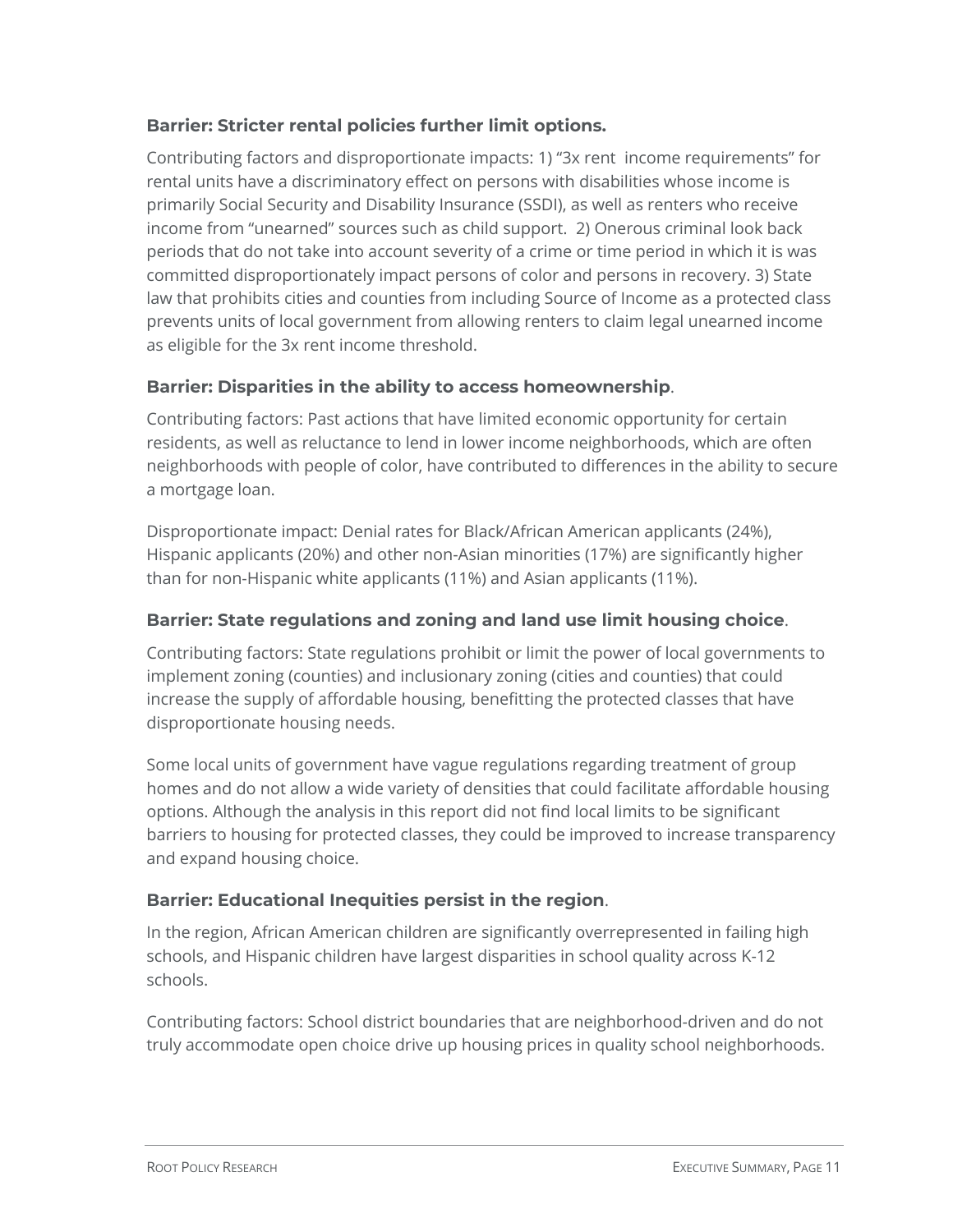#### **Barrier: Public transportation access has not kept up with growth**.

Contributing factors: In addition to lack of affordable housing, lack of public transportation was the most common barrier to economic opportunity mentioned by residents in the outreach conducted for the AI. Lack of resources in outlying areas to address demand for better transportation is a contributing factor, as is the decline in affordable options in areas of the region where jobs are clustered. The lack of transportation options affects all types of residents who must commute and especially people who cannot drive or afford to drive—people with disabilities and refugees, as well as residents living in Pflugerville and CDBG service areas in Travis County, mentioned this barrier the most.

### **Jurisdictional Summary**

It is important to acknowledge that there are many, significant efforts underway in the region to address the challenges identified above, beginning with this regional analysis of housing needs. The Central Texas region measures better than comparable regions in terms of access to homeownership for people of color, areas of concentrated poverty, and residents' feeling of inclusion. **These are very positive findings.** Although the region has more work to do, it has already developed a strong and effective platform, commitment to and, for many, expansive toolkits, for addressing needs.

Specifically, by jurisdiction, areas that stand out, as well as areas needing improvement, include:

#### **Austin**

Stands out for: Many affordable housing options, both publicly subsidized rentals and rentals affordable to Housing Choice Voucher holders. A very strong toolkit for meeting needs, including significant local funding. National model of a Strategic Housing Blueprint and transparency in how funds are used for addressing needs.

Could improve: Reduce levels of African American and Hispanic segregation; continue to address housing affordability challenges related to market demand, especially in highly desirable neighborhoods where affordable housing is lacking; mitigate displacement; and narrow the gap in mortgage loan denials among minority residents.

#### **Georgetown**

Stands out for: Georgetown renters are less likely than other renters to be concerned about rent increases or to want to buy a home but lack a downpayment.

Could improve: Addressing rising property taxes that are displacing residents: 20 percent of those displaced in Georgetown were owners displaced due to property tax increases (the highest of any jurisdiction). Also could narrow the gap in mortgage loan denials among minority residents. Finally, Georgetown is the only jurisdiction in the region where people of color consistently said they did not feel welcome.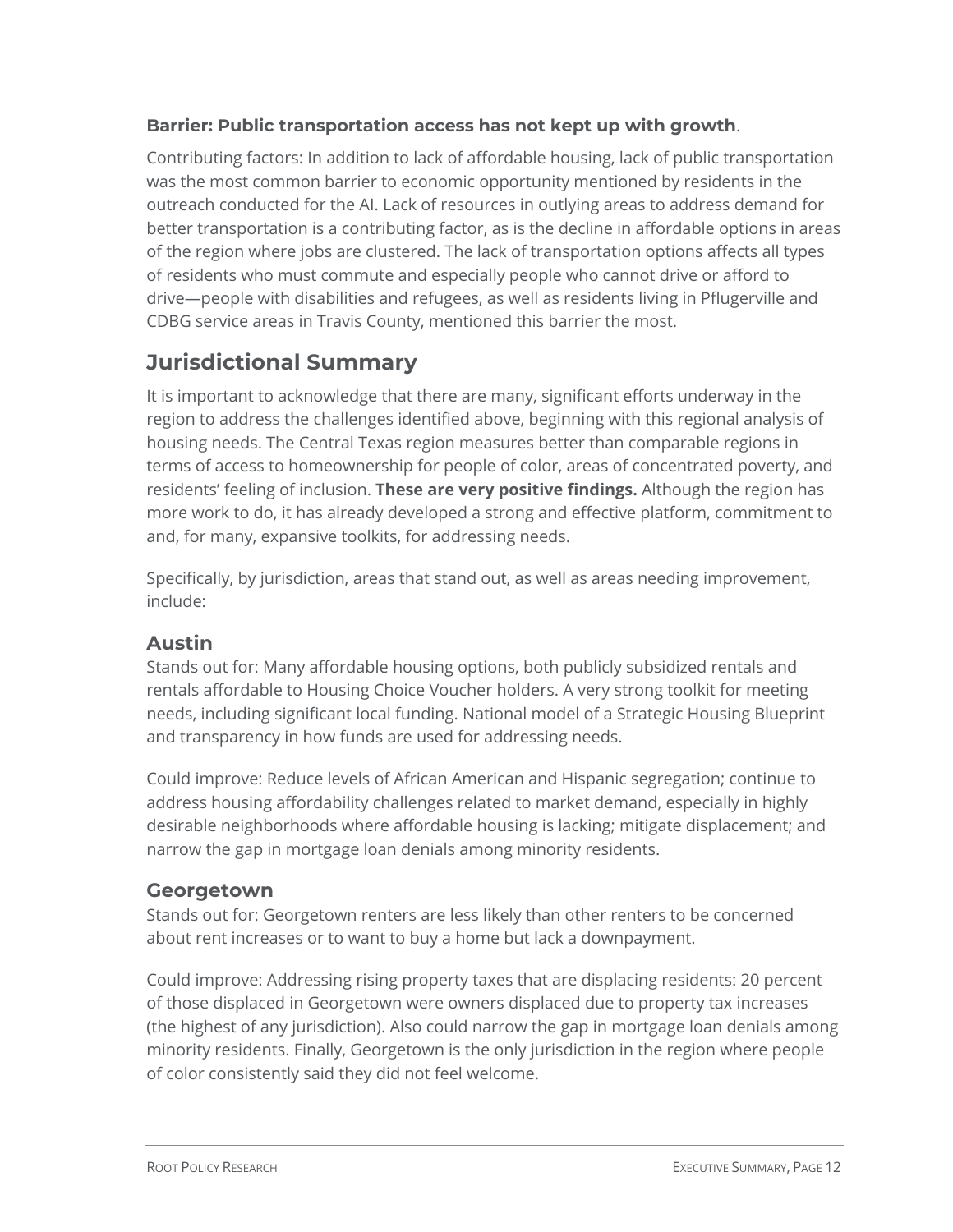### **Pflugerville**

Stands out for: Having the lowest level of segregation, the highest rate of African American homeownership, and the smallest difference in family poverty among races and ethnicities. This is very unusual, especially for a newer suburb.

Could improve: Efforts around displacement: 24 percent of renters displaced in Pflugerville was due to the landlord selling a rental unit, the highest of any jurisdiction. Renters in Pflugerville are also more likely than regional renters to want to buy a home but be unable to afford a downpayment. Affordable public transportation options.

#### **Round Rock**

Stands out for: Relatively low segregation and high racial and ethnic diversity of residents and rising incomes of African American households relative to housing costs. Round Rock renters are less likely to worry about rent increases.

Could improve: Expand affordability options as the region grows and Round Rock absorbs more of the demand for affordable housing; continue to provide housing options for ownership that narrows the disparities in ownership among people of color. Affordable public transportation options.

#### **Taylor**

Stands out for: Rising incomes of African American and Hispanic households relative to housing costs. Has been able to maintain some rental affordability, especially for voucher holders.

Could improve: Expand affordability options as the region grows and Taylor absorbs more of the demand for affordable housing, including adjusting zoning and land use to accommodate appropriate densities.

#### **Travis County**

Stands out for: Travis County renters are less likely to worry about rent increases then other renters; offering a variety of affordable housing options; accommodate the region's growth.

Could improve: Travis County residents are more likely to live in a neighborhood without a grocery store, to be unable to access public transit and lack job opportunities in the area. Expand affordability options as the region grows and the county continues to absorb more of the demand for affordable housing. Affordable public transportation options.

#### **Williamson County**

Stands out for: Rising incomes of African American households relative to housing costs. In some areas of the county, rental affordability is still good, especially for voucher holders.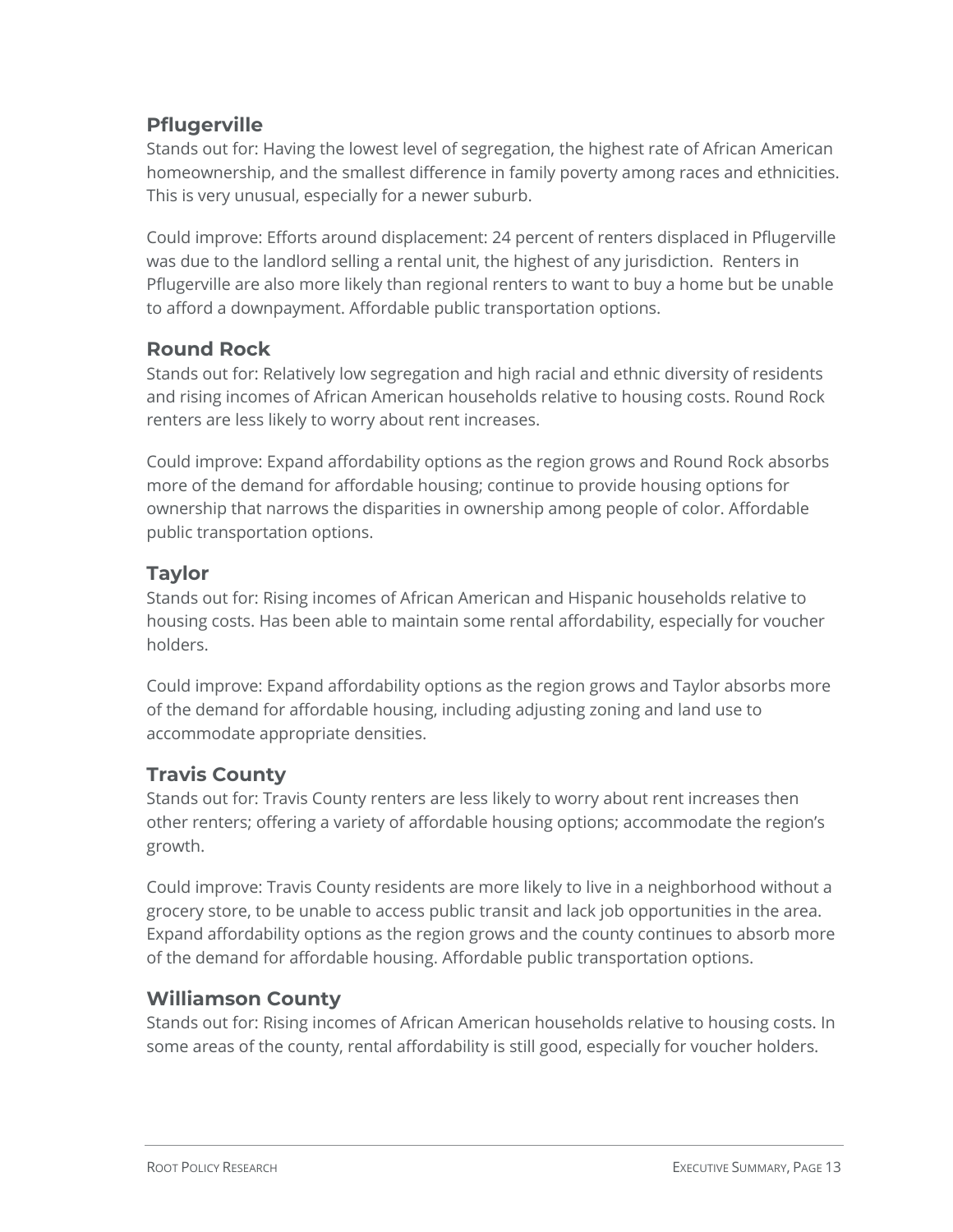Could improve: Williamson County residents are more likely than regional residents to be challenged by a lack of nearby job opportunities. The county could also narrow the gap in mortgage loan denials among minority residents. Affordable public transportation options.

# **Solutions to Housing Barriers**

The jurisdictions participating in this study propose the solutions (in the form of "action items") to address barriers to housing choice in the Central Texas region. These are summarized in the following Fair Housing Plan matrix. The matrix also indicates if the action is a regional action and/or a jurisdictional action and who is the lead entity or responsible party.

**Implementation.** As the participating partners worked together to explore solutions for housing barriers, it became clear that existing staff are resource constrained and already committed to workplans to respond to the growing housing crisis. Without expanded resources, the region will have difficulty implementing many of the recommended solutions to contributing factors, particularly the most ambitious (and usually the most impactful) action items.

The participating partners also recognized the need for formation of a regional body that can oversee implementation of regional goals. To that end, the first step in implementing the work plan is creation of a Central Texas Regional Fair Housing Working Group. The role of this group will be to implement regional policy initiatives—and to support local initiatives.

The group will also consult with area experts on housing equity and economic opportunity, K-12 educational leaders, local and regional transit providers, and public works staff. This Group will be facilitated by a Travis County Health and Human Services employee team. The group will meet quarterly, and be governed by a group charter and 5 year work plan that will be established to guide the work of the Group. They will produce a progress report annually (that can be folded into jurisdiction CAPERs) that will have a 30-day public comment and review.

Subsequent action items include the following, which would be overseen by the Working Group, except when they are jurisdiction specific.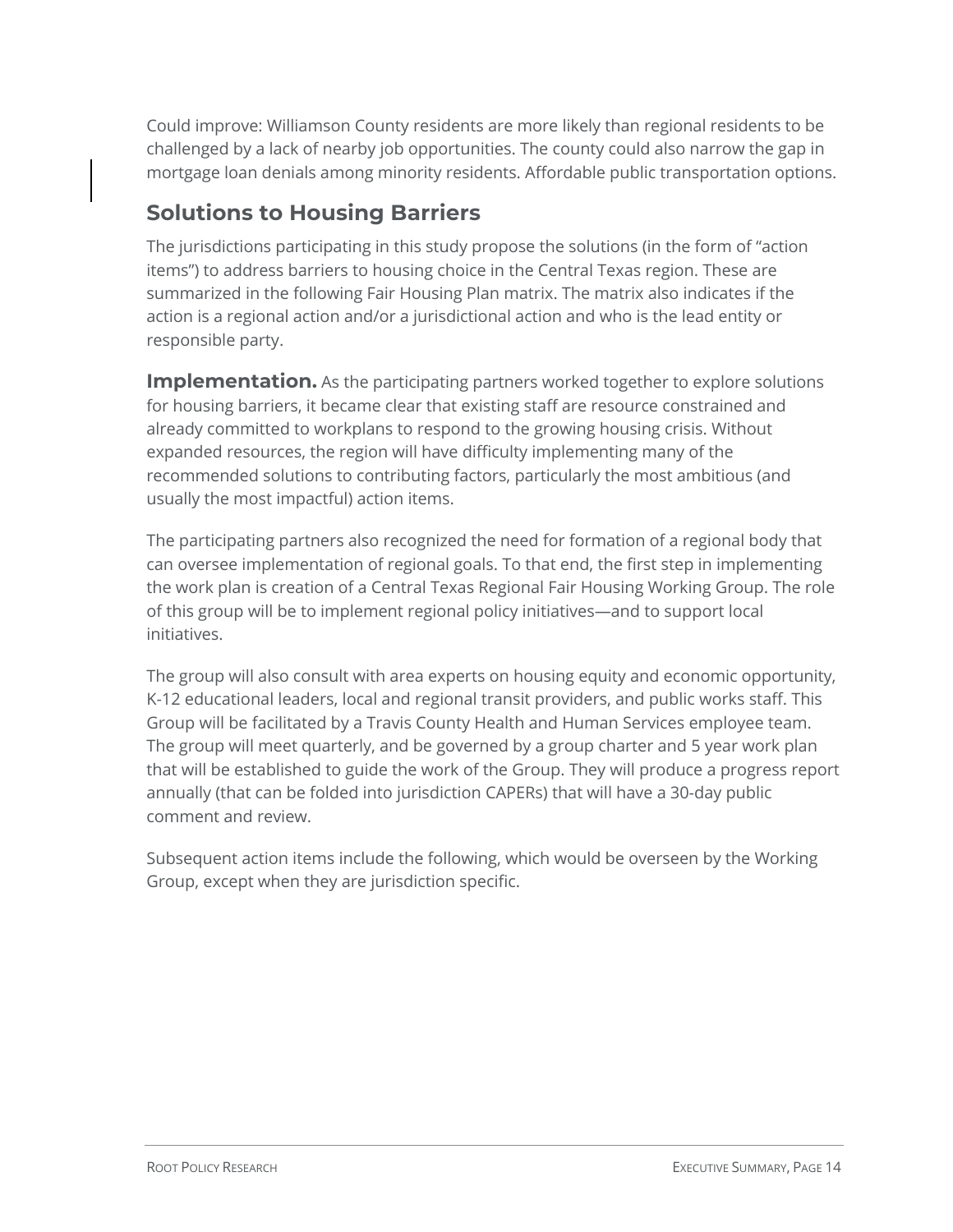#### **Proposed Action Items**

| <b>ROW</b><br># | <b>FAIR HOUSING ACTIONS</b>                                                                                                                                                                                                                                                                                                                                                                                                                                                                                                                                                                                                                                                                                                                                                                                                                                         | <b>FAIR HOUSING ISSUES/IMPEDIMENTS</b>                                                                                                                                                                                                                                                                                                                                                                                       | <b>RESPONSIBLE</b><br><b>PARTY</b>                                                                                     | <b>METRICS AND MILESTONES</b>                                                                                                                                                                                                                                                                                                                                                                                                                              |
|-----------------|---------------------------------------------------------------------------------------------------------------------------------------------------------------------------------------------------------------------------------------------------------------------------------------------------------------------------------------------------------------------------------------------------------------------------------------------------------------------------------------------------------------------------------------------------------------------------------------------------------------------------------------------------------------------------------------------------------------------------------------------------------------------------------------------------------------------------------------------------------------------|------------------------------------------------------------------------------------------------------------------------------------------------------------------------------------------------------------------------------------------------------------------------------------------------------------------------------------------------------------------------------------------------------------------------------|------------------------------------------------------------------------------------------------------------------------|------------------------------------------------------------------------------------------------------------------------------------------------------------------------------------------------------------------------------------------------------------------------------------------------------------------------------------------------------------------------------------------------------------------------------------------------------------|
|                 | <b>REGIONAL ACTION ITEMS</b>                                                                                                                                                                                                                                                                                                                                                                                                                                                                                                                                                                                                                                                                                                                                                                                                                                        |                                                                                                                                                                                                                                                                                                                                                                                                                              |                                                                                                                        |                                                                                                                                                                                                                                                                                                                                                                                                                                                            |
| $\mathbf{1}$    | <b>Establish a Central Texas Regional Fair Housing Working</b><br>Group (Working Group) made up of staff from each of<br>the 10 entities to collaborate and coordinate on<br>implementation of regional fair housing goals and<br>affordable housing interests. The Group will consult<br>with area experts on housing equity and economic<br>opportunity, K-12 educational leaders, local and regional<br>transit providers, and public works staff. This Group will<br>be facilitated by a Travis County Health and Human<br>Services employee team. The group will meet quarterly,<br>and be governed by a group charter and 5 year work<br>plan that will be established to guide the work of the<br>Group. They will produce a progress report annually<br>(that can be folded into jurisdiction CAPERS) that will<br>have a 30-day public comment and review. | Capacity limitations to implement fair<br>housing action items that are impactful and<br>long-lasting.                                                                                                                                                                                                                                                                                                                       | Lead: Travis<br>County HHS.<br>Membership<br>from all Central<br><b>Texas Regional</b><br>Al participating<br>partners | 0-3 months: identify members and initial workplan; 3-6<br>months: hold first meeting and develop a group charter; 1-<br>5 years: establish workplan and achieve short term goals<br>outlined in this Fair Housing Plan.                                                                                                                                                                                                                                    |
| $\overline{2}$  | Explore the feasibility to create a regional resource<br>network for downpayment assistance programs that<br>are affirmatively marketed to under-represented<br>homeowners.                                                                                                                                                                                                                                                                                                                                                                                                                                                                                                                                                                                                                                                                                         | Past government actions that denied equal<br>access to homeownership. Existing<br>disparities in ownership by race and<br>ethnicity. Existing disparities in mortgage<br>loan approvals. Gaps in information about<br>housing opportunities.                                                                                                                                                                                 | Part of Working<br>Group workplan                                                                                      | As part of Working Group work plan, explore the<br>improvement of an active marketing and uniformity of<br>downpayment assistance program information. Explore<br>possible funding sources to determine the development of<br>an affirmative marketing plan and plan to provide<br>homeowner assistance with forms/applications targeting<br>under-represented residents. If implemented, have a pilot<br>program in operation within the next five years. |
| 3               | Working with foundations and private partners, explore<br>and possibly create a regional multifamily rehabilitation<br>and accessibility improvement program to provide an<br>incentive for landlords to rent to persons with<br>disabilities, refugees and others with similar limited<br>rental histories or unearned sources of income, voucher<br>holders, and/or residents with criminal history.                                                                                                                                                                                                                                                                                                                                                                                                                                                              | Disparities in housing cost burden,<br>displacement, increasingly limited<br>neighborhoods in which to use Housing<br>Choice Vouchers, and availability of rental<br>housing to accommodate needs associated<br>with disability, language access, national<br>origin, and rental history. Lack of Source of<br>Income protection (prohibited by the State)<br>and disparate impact of 3x rent rule on<br>certain households. | Part of Working<br>Group workplan                                                                                      | As part of Working Group work plan, convene focus<br>groups with small landlords to explore an incentive<br>package. Determine interest and level of funding<br>required. Explore possible funding sources to determine<br>feasibility of acquiring funds to achieve goal. Depending<br>on results of feasibility study, develop a proposal to<br>funders.                                                                                                 |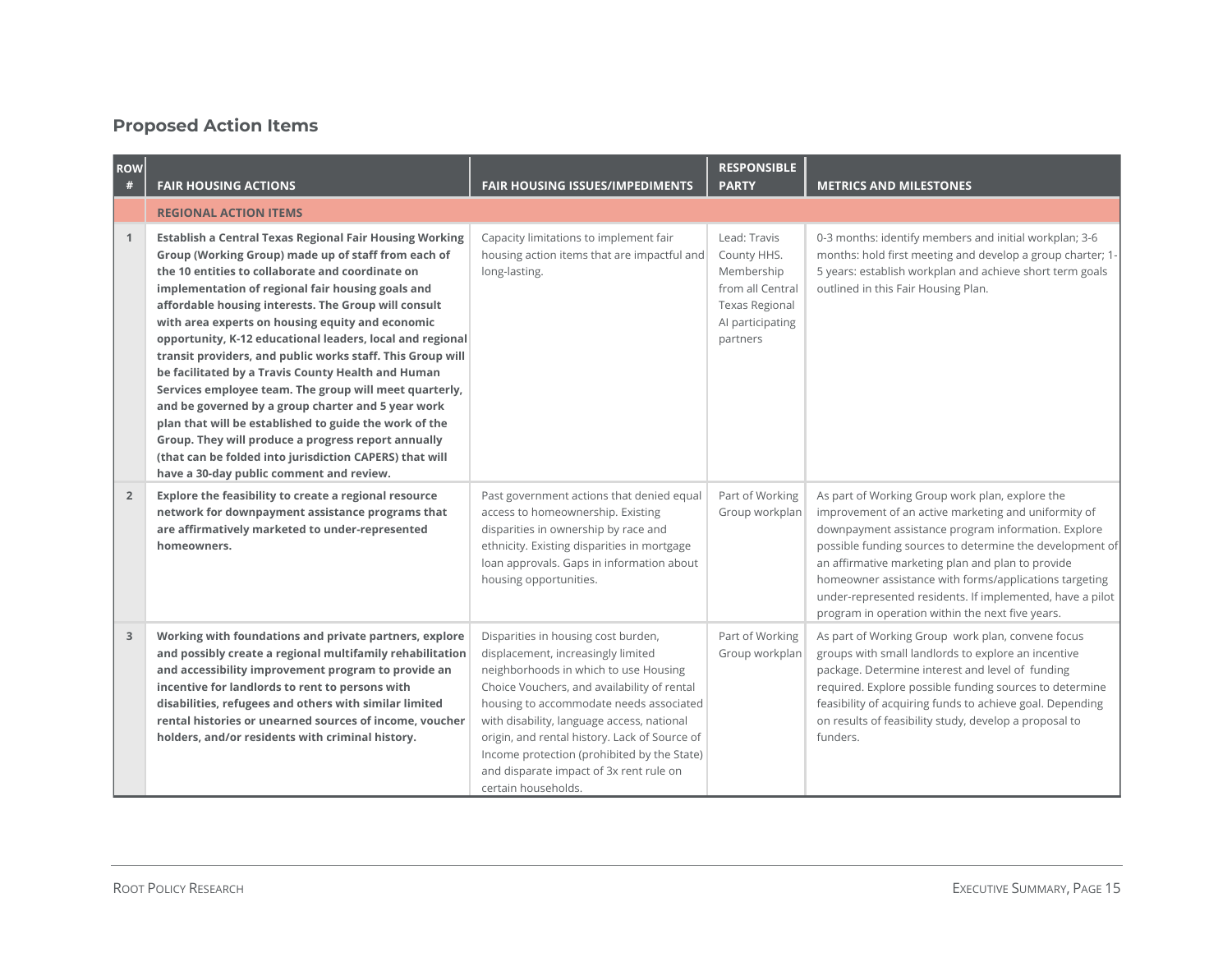| <b>ROW</b><br># | <b>FAIR HOUSING ACTIONS</b>                                                                                                                                                                                                                                                                                                                                                                                                                                                                                                                        | <b>FAIR HOUSING ISSUES/IMPEDIMENTS</b>                                                                                                                                                                                                                                                    | <b>RESPONSIBLE</b><br><b>PARTY</b>                                                       | <b>METRICS AND MILESTONES</b>                                                                                                                                                                                                                                                                                                                                                                                                          |
|-----------------|----------------------------------------------------------------------------------------------------------------------------------------------------------------------------------------------------------------------------------------------------------------------------------------------------------------------------------------------------------------------------------------------------------------------------------------------------------------------------------------------------------------------------------------------------|-------------------------------------------------------------------------------------------------------------------------------------------------------------------------------------------------------------------------------------------------------------------------------------------|------------------------------------------------------------------------------------------|----------------------------------------------------------------------------------------------------------------------------------------------------------------------------------------------------------------------------------------------------------------------------------------------------------------------------------------------------------------------------------------------------------------------------------------|
|                 | <b>REGIONAL ACTION ITEMS</b>                                                                                                                                                                                                                                                                                                                                                                                                                                                                                                                       |                                                                                                                                                                                                                                                                                           |                                                                                          |                                                                                                                                                                                                                                                                                                                                                                                                                                        |
| $\overline{4}$  | Collaborate to explore the feasibility to fund fair<br>housing testing to better understand the prevalence<br>and impact of "3x rent" eligibility policies in rental<br>housing and the intersection of those policies and<br>refusal to accept unearned income such as child<br>support and disability payments.                                                                                                                                                                                                                                  | Disparities in housing cost burden,<br>displacement, increasingly limited<br>neighborhoods in which to use Housing<br>Choice Vouchers, and availability of rental<br>housing to accommodate needs associated<br>with disability, language access, national<br>origin, and rental history. | Part of Working<br>Group workplan                                                        | As part of Working Group work plan, explore possible<br>funding sources to determine feasibility of acquiring funds<br>to achieve goal. Depending on results of feasibility study,<br>develop a proposal to funders to fund testing in 3x rent<br>policies that examine the potential of a disparate impact<br>on persons with disabilities and families with children.                                                                |
| 5               | Explore the feasibility and funding options, through a<br>public-private partnership with area marketing firms, to<br>establish a replicable affirmative marketing program<br>and guiding principles for developers of rental housing,<br>leasing agents and property managers, homebuilders,<br>and real estate agents. This may include a marketing<br>strategy to address Not-in-My-Backyard Syndrome<br>(NIMBYism) in the region. Require that these plans be<br>used in developments receiving public funds and/or<br>development incentives. | Disparities in housing cost burden,<br>increasingly limited neighborhoods in<br>which to use Housing Choice Vouchers.                                                                                                                                                                     | Part of Working<br>Group workplan                                                        | As part of Working Group work plan, explore possible<br>funding sources to determine feasibility of acquiring funds<br>to achieve goal. Depending on results of feasibility study,<br>develop a proposal to funders to establish a replicable<br>marketing affirmative marketing program and guiding<br>principles for developers of rental housing, leasing agents<br>and property managers, homebuilders, and real estate<br>agents. |
|                 | <b>TRAVIS AND WILLIAMSON COUNTIES ACTION ITEMS</b>                                                                                                                                                                                                                                                                                                                                                                                                                                                                                                 |                                                                                                                                                                                                                                                                                           |                                                                                          |                                                                                                                                                                                                                                                                                                                                                                                                                                        |
| $\mathbf{1}$    | Receive clarification from the State that health and<br>safety, accessibility improvements and weatherization<br>do not count as improvements that could result in<br>changes to the homeowners' property tax exemptions<br>(School Tax Ceiling).                                                                                                                                                                                                                                                                                                  | Identified as a major barrier to home<br>improvements and housing conditions in<br>rural parts of counties.                                                                                                                                                                               | <b>Travis County</b>                                                                     | 0-6 months, receive clarification and communicate<br>information to homeowners.                                                                                                                                                                                                                                                                                                                                                        |
| $\overline{2}$  | Actively market the availability of the homestead<br>exemption and property tax deferral option through<br>social service and advocacy organizations, trusted<br>parties (church leaders, community organizers),<br>community and senior centers, and social media to<br>increase awareness of the exemption and build<br>partnerships with community groups.                                                                                                                                                                                      | Displacement related to property tax<br>increases; Lack of understanding by<br>residents on exemptions, particularly when<br>homes are inherited.                                                                                                                                         | <b>Travis County</b><br>and Williamson<br>Counties<br>through<br>Tax/Assessor<br>Offices | Within 6 months, develop a presentation and outreach<br>strategy to partner organizations. Present at<br>organizational meetings, circulate through social media.                                                                                                                                                                                                                                                                      |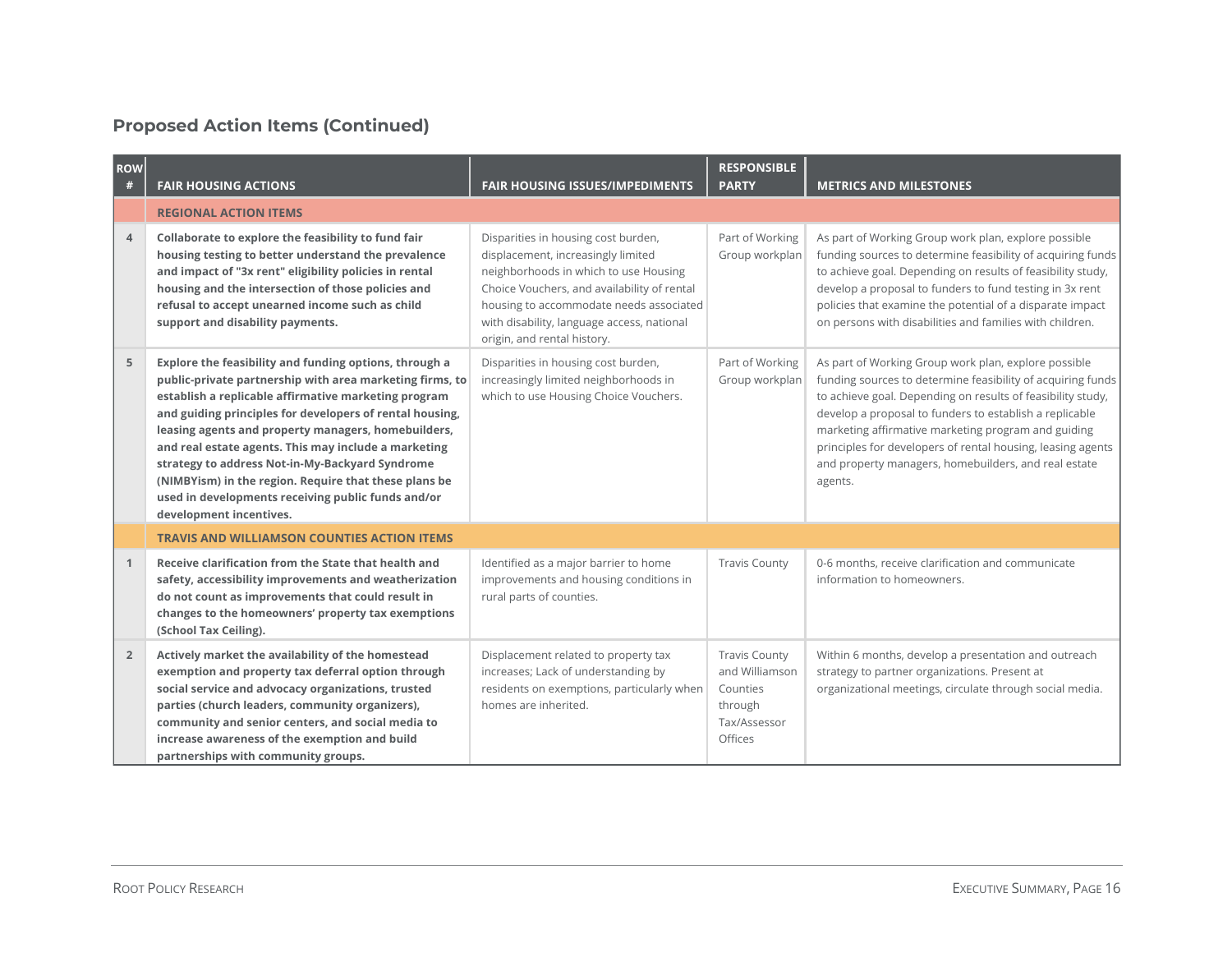| ROW<br>#       | <b>FAIR HOUSING ACTIONS</b>                                                                                                                                                                                                                                                                                         | <b>FAIR HOUSING ISSUES/IMPEDIMENTS</b>                                                                                                                                                                                                                                                    | <b>RESPONSIBLE</b><br><b>PARTY</b> | <b>METRICS AND MILESTONES</b>                                                                                                                                                                                                                                                                                                                                                                                                                                                                                                                                                                                                                                                                                                                                                                                                                                                                                                                                                                                                                                                                                                                                                                                                                             |
|----------------|---------------------------------------------------------------------------------------------------------------------------------------------------------------------------------------------------------------------------------------------------------------------------------------------------------------------|-------------------------------------------------------------------------------------------------------------------------------------------------------------------------------------------------------------------------------------------------------------------------------------------|------------------------------------|-----------------------------------------------------------------------------------------------------------------------------------------------------------------------------------------------------------------------------------------------------------------------------------------------------------------------------------------------------------------------------------------------------------------------------------------------------------------------------------------------------------------------------------------------------------------------------------------------------------------------------------------------------------------------------------------------------------------------------------------------------------------------------------------------------------------------------------------------------------------------------------------------------------------------------------------------------------------------------------------------------------------------------------------------------------------------------------------------------------------------------------------------------------------------------------------------------------------------------------------------------------|
|                | <b>CITY OF AUSTIN ACTION ITEMS</b>                                                                                                                                                                                                                                                                                  |                                                                                                                                                                                                                                                                                           |                                    |                                                                                                                                                                                                                                                                                                                                                                                                                                                                                                                                                                                                                                                                                                                                                                                                                                                                                                                                                                                                                                                                                                                                                                                                                                                           |
| $\mathbf{1}$   | Raise awareness at the state level about the negative<br>impacts of 3x rent (ability to pay) rules on persons<br>reliant on unearned income that is not counted toward<br>this rule by landlords. Monitor growing support for<br>Source of Income protections at the federal level and<br>among like-minded states. | Disparities in housing cost burden,<br>displacement, increasingly limited<br>neighborhoods in which to use Housing<br>Choice Vouchers, and availability of rental<br>housing to accommodate needs associated<br>with disability, language access, national<br>origin, and rental history. | City of Austin                     | Ongoing; raise awareness through the City<br>Intergovernmental Relations Office, city leadership and<br>city advocacy groups, and communication with receptive<br>leaders at the state level.                                                                                                                                                                                                                                                                                                                                                                                                                                                                                                                                                                                                                                                                                                                                                                                                                                                                                                                                                                                                                                                             |
| $\overline{2}$ | <b>Implement Displacement Mitigation Strategies and</b><br>Housing Blueprint action items that are related to<br>Disproportionate Housing Needs identified in this Al.<br>Continue to direct resources to addressing<br>disproportionate needs.                                                                     | Displacement which disproportionately<br>affects: African Americans, persons of<br>Hispanic descent, Native Americans,<br>persons with disabilities, large families.                                                                                                                      | City of Austin                     | Metrics and milestones will align with the City's Strategic<br>Housing Blueprint and displacement mitigation strategies.<br>Specific strategies will include: 1) Prioritize City-subsidized<br>affordable units that are appropriately sized for<br>households or are at risk or experiencing displacement; 2)<br>Increase participation of communities of color in funding<br>investment recommendations and include cultural<br>displacement in decision making; 3) Incorporate robust<br>tenant protections in City-supported housing; 4) Expand<br>density bonus programs to serve < 60% AMI households;<br>5) Affirmatively market NHCD-subsidized properties to<br>people of color in gentrifying areas; 6) Pilot a<br>neighborhood-based process to mitigate displacement by<br>better connecting people of color with resources to<br>mitigate displacement which could include: an affordable<br>unit database, connecting eligible homeowners with<br>property tax exemptions, connecting tenants facing<br>displacement with assistance, expanding home repair<br>programs in gentrifying areas, supporting assistance to<br>tenants facing eviction, land banking in gentrifying areas,<br>increasing fair housing enforcement and education. |
| 3              | Through the Working Group, provide leadership and<br>technical assistance to regional partners as they explore<br>similar approaches. This will include the effectiveness of<br>the equity and inclusion framework currently being<br>implemented within City of Austin departments.                                | Capacity limitations to implement fair<br>housing action items that are impactful and<br>long-lasting.                                                                                                                                                                                    | City of Austin                     | To be determined.                                                                                                                                                                                                                                                                                                                                                                                                                                                                                                                                                                                                                                                                                                                                                                                                                                                                                                                                                                                                                                                                                                                                                                                                                                         |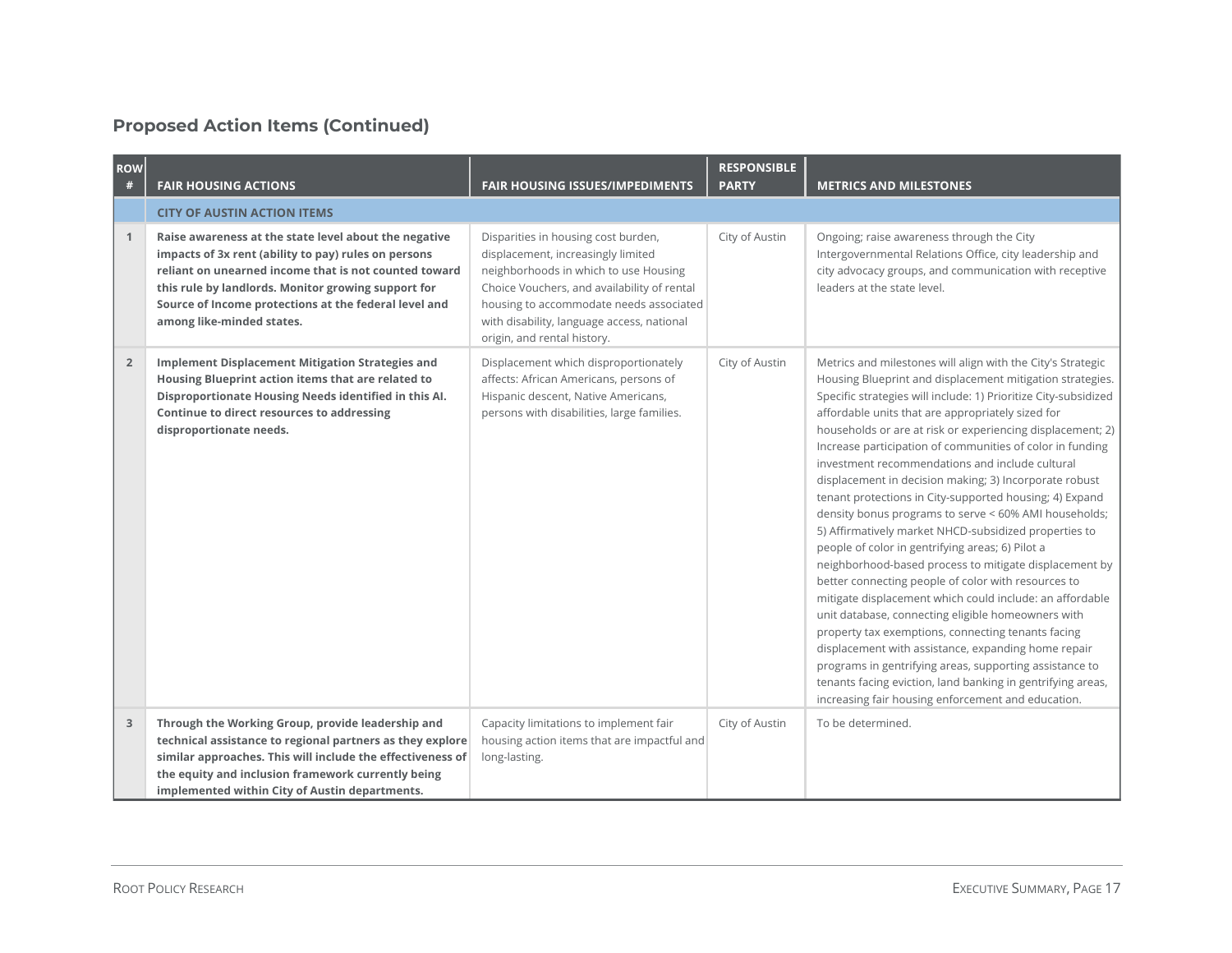| <b>ROW</b><br># | <b>FAIR HOUSING ACTIONS</b>                                                                                                                                                                                                                                                                     | <b>FAIR HOUSING ISSUES/IMPEDIMENTS</b>                                                                                                                                                                                                                                                                                                                                        | <b>RESPONSIBLE</b><br><b>PARTY</b>                        | <b>METRICS AND MILESTONES</b>                                                                                                                                                                                                                                                                                                                                                                             |
|-----------------|-------------------------------------------------------------------------------------------------------------------------------------------------------------------------------------------------------------------------------------------------------------------------------------------------|-------------------------------------------------------------------------------------------------------------------------------------------------------------------------------------------------------------------------------------------------------------------------------------------------------------------------------------------------------------------------------|-----------------------------------------------------------|-----------------------------------------------------------------------------------------------------------------------------------------------------------------------------------------------------------------------------------------------------------------------------------------------------------------------------------------------------------------------------------------------------------|
|                 | <b>CITY OF AUSTIN ACTION ITEMS</b>                                                                                                                                                                                                                                                              |                                                                                                                                                                                                                                                                                                                                                                               |                                                           |                                                                                                                                                                                                                                                                                                                                                                                                           |
| $\overline{4}$  | Encourage developers and landlords who benefit from<br>public funding and development incentives to adopt<br>reasonable policies on tenant criminal history, accept<br>legal unearned income in consideration of the ability to<br>pay rent, and not discriminate based on source of<br>income. | Disproportionate effect of 3x rent income<br>requirements and criminal history policies<br>on persons with disabilities, single parents,<br>persons in recovery (considered by the<br>Federal Fair Housing Act as having a<br>disability).                                                                                                                                    | All jurisdictions<br>as part of<br>funding<br>allocations | Developers' policies should align with the best practices in<br>the Reentry Roundtable guide.                                                                                                                                                                                                                                                                                                             |
| 5               | Bring forward the recommendation that incentives for<br>the development of affordable housing for households<br>below 50%, 60% and 80% MFI be included in Land<br><b>Development Code revisions.</b>                                                                                            | Lack of affordable housing<br>disproportionately impacting protected<br>classes with lower incomes and higher<br>poverty rates. Lack of affordable housing<br>citywide exacerbates segregation created<br>through historical policies and practices.<br>The city is limited in its ability by state law<br>to use inclusionary zoning as a tool to<br>broaden housing choice. | City of Austin                                            | Staff will monitor and modify the Density Bonus program<br>to ensure it will create a quantifiable increase in long-term,<br>on-site affordable units, of which a minimum of 10% are<br>accessible. As part of that monitoring, staff will collect data<br>on protected classes and families with children residing in<br>units created through the City's density bonus and other<br>incentive programs. |
| 6               | Bring forward recommendations to modify land use and<br>regulatory requirements that could expand housing<br>choice and reduce housing access barriers through Land<br>Development Code process.                                                                                                | Overly complex land use regulations limit<br>housing choice and create impediments to<br>housing affordability. These include:<br>minimum site area requirements for<br>multifamily housing, limits on accessory<br>dwelling units, compatibility standards,<br>overly restrictive neighborhood plans and<br>excessive parking requirements.                                  | City of Austin                                            | TBD; part of Land Development Code revisions.                                                                                                                                                                                                                                                                                                                                                             |
| $\overline{7}$  | Bring forward recommendations to modify VMU and<br>PUD ordinances to require 60% MFI rental and 80%<br>owner throughout Austin when on-site affordable units<br>are required.                                                                                                                   | Lack of affordable housing<br>disproportionately impacting protected<br>classes with lower incomes and higher<br>poverty rates. Lack of affordable housing<br>citywide exacerbates segregation created<br>through historical policies and practices.<br>The city is limited in its ability by state law<br>to use inclusionary zoning as a tool to<br>broaden housing choice. | City of Austin                                            | Staff will collect data on protected classes and families<br>with children residing in units created through VMU and<br>PUD programs.                                                                                                                                                                                                                                                                     |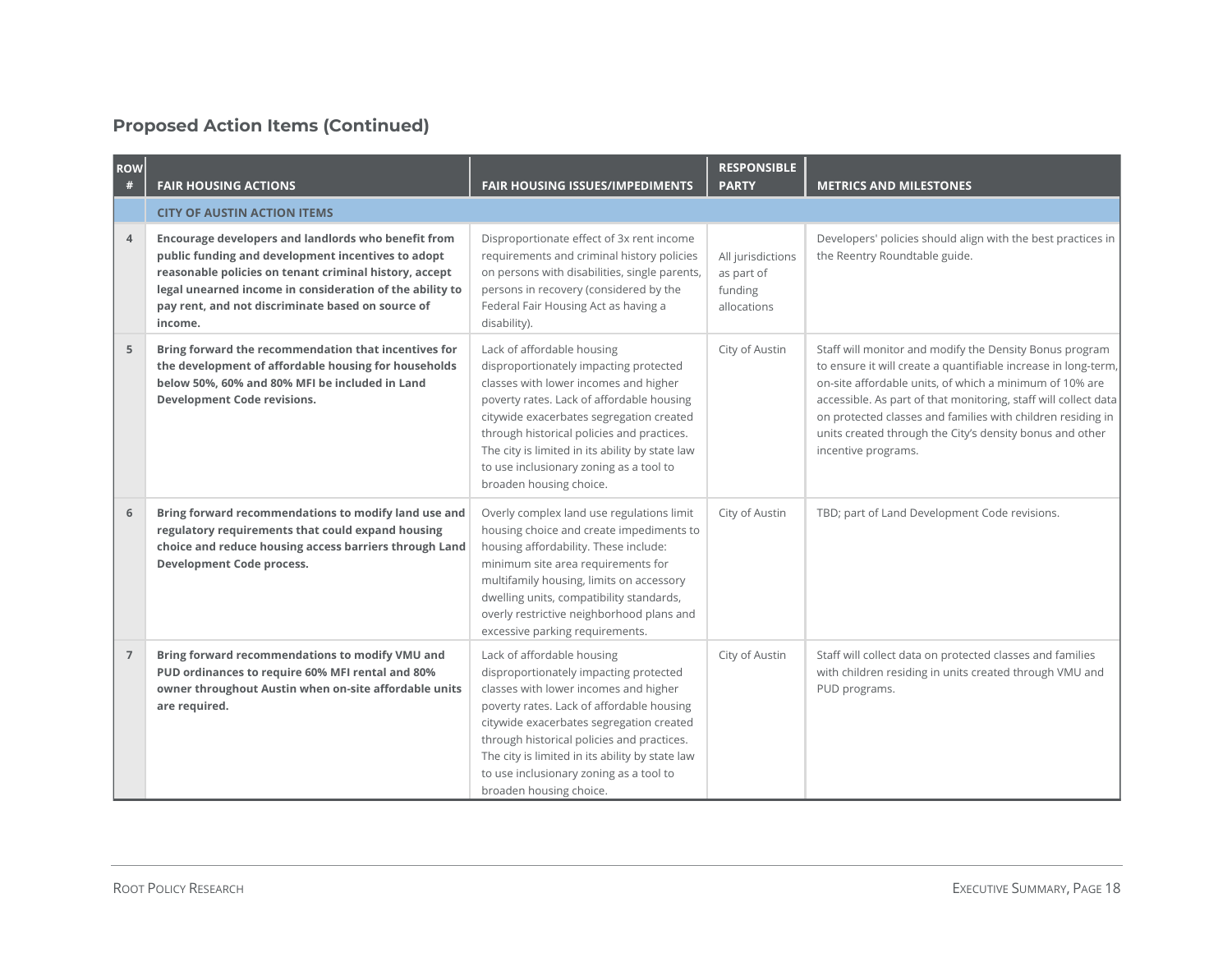| <b>ROW</b><br># | <b>FAIR HOUSING ACTIONS</b>                                                                                                                                                                                                                                          | <b>FAIR HOUSING ISSUES/IMPEDIMENTS</b>                                                                                                                                                                                                                                                                                                                              | <b>RESPONSIBLE</b><br><b>PARTY</b> | <b>METRICS AND MILESTONES</b>                                                                                                                       |
|-----------------|----------------------------------------------------------------------------------------------------------------------------------------------------------------------------------------------------------------------------------------------------------------------|---------------------------------------------------------------------------------------------------------------------------------------------------------------------------------------------------------------------------------------------------------------------------------------------------------------------------------------------------------------------|------------------------------------|-----------------------------------------------------------------------------------------------------------------------------------------------------|
|                 | <b>CITY OF AUSTIN ACTION ITEMS</b>                                                                                                                                                                                                                                   |                                                                                                                                                                                                                                                                                                                                                                     |                                    |                                                                                                                                                     |
| 8               | Conduct an analysis and calibration of S.M.A.R.T.<br>Housing incentives to function in high opportunity                                                                                                                                                              | Difference in access to opportunity for<br>protected classes.                                                                                                                                                                                                                                                                                                       | City of Austin                     | To be determined.                                                                                                                                   |
| 9               | Increase transparency of monitoring of existing<br>accessible units to ensure consistency.                                                                                                                                                                           | The City's historical lack of enforcement of<br>city codes governing the maintenance of<br>housing stock in different neighborhoods<br>disproportionately impacts protected<br>classes, influences housing preferences<br>and restricts access to opportunities.                                                                                                    | City of Austin                     | To be determined.                                                                                                                                   |
| 10              | The City's efforts to institute cross-departmental<br>planning will include a focus on improvement of<br>infrastructure and housing development in areas of<br>minority/low-income concentration and integration of<br>housing for different incomes in these areas. | The City's historical lack of enforcement of<br>city codes governing the maintenance of<br>housing stock in different neighborhoods<br>disproportionately impacts protected<br>classes, influences housing preferences<br>and restricts access to opportunities.                                                                                                    | City of Austin                     | To be determined; may be integrated into regional work<br>plan.                                                                                     |
| 11              | Collaborate with partners and disseminate data to<br>develop an online list and map of units created through<br>city incentives and developer agreement programs to<br>increase information available to members of protected<br>classes.                            | Information on housing choice is not<br>widely available in languages other than<br>English and/or in accessible formats. No<br>information is available to people who are<br>members of protected classes about<br>possibilities to live in housing that was<br>created in higher opportunity areas<br>through city incentive and developer<br>agreement programs. | City of Austin                     | To be determined.                                                                                                                                   |
| 12              | Improve connections between low income populations<br>and employment opportunities                                                                                                                                                                                   | Disparities in access to opportunity (access<br>to healthy food, quality schools, transit,<br>sidewalks, safe neighborhoods) that affect:<br>African Americans, persons of Hispanic<br>descent, Native Americans, persons with<br>disabilities, large families and families with<br>children. Disproportionate housing needs<br>in general.                         | City of Austin                     | Staff will bring this barrier and its impacts to the attention<br>of the City of Austin representatives on the Capital Metro<br>board of directors. |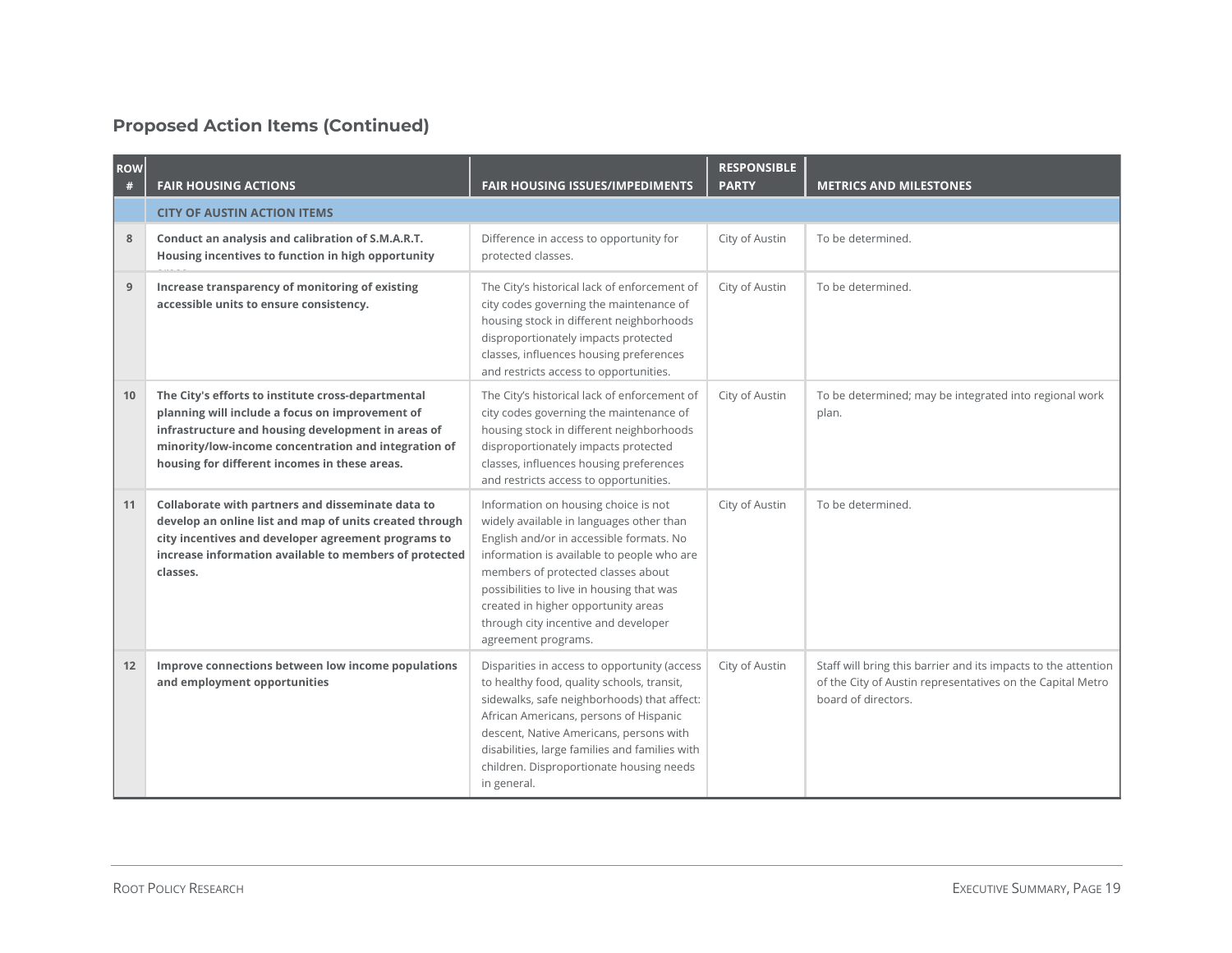| <b>ROW</b><br># | <b>FAIR HOUSING ACTIONS</b>                                                                                                                                                                                                                       | <b>FAIR HOUSING ISSUES/IMPEDIMENTS</b>                                                                                                                                                                                                                                                                                                      | <b>RESPONSIBLE</b><br><b>PARTY</b>                                          | <b>METRICS AND MILESTONES</b>                                                                                                                                                                                                                                                                                                                                                                                                                                                           |
|-----------------|---------------------------------------------------------------------------------------------------------------------------------------------------------------------------------------------------------------------------------------------------|---------------------------------------------------------------------------------------------------------------------------------------------------------------------------------------------------------------------------------------------------------------------------------------------------------------------------------------------|-----------------------------------------------------------------------------|-----------------------------------------------------------------------------------------------------------------------------------------------------------------------------------------------------------------------------------------------------------------------------------------------------------------------------------------------------------------------------------------------------------------------------------------------------------------------------------------|
|                 | <b>TRAVIS COUNTY ACTION ITEMS</b>                                                                                                                                                                                                                 |                                                                                                                                                                                                                                                                                                                                             |                                                                             |                                                                                                                                                                                                                                                                                                                                                                                                                                                                                         |
| $\mathbf{1}$    | Improve living conditions for low income populations,<br>among which members of protected classes are heavily<br>represented                                                                                                                      | Disparities in access to opportunity (access<br>to healthy food, quality schools, transit,<br>sidewalks, safe neighborhoods) that affect:<br>African Americans, persons of Hispanic<br>descent, Native Americans, persons with<br>disabilities, large families and families with<br>children.                                               | All County<br>Departments<br>and Travis<br>County<br>Commissioners<br>Court | 0-5 years: Continue to invest HUD block-grant funds and<br>other County, bond, and grant funds to provide<br>improvements in high poverty areas. 3-5 years: Prioritize<br>investments to expand services through new investment<br>and furthering a regional approach to geographically<br>targeted investments.                                                                                                                                                                        |
| $\overline{2}$  | Balance the revitalization of areas of concentrated<br>poverty with the expansion of affordable housing<br>opportunities elsewhere                                                                                                                | Disparities in access to opportunity (access<br>to healthy food, quality schools, transit,<br>sidewalks, safe neighborhoods) that affect:<br>African Americans, persons of Hispanic<br>descent, Native Americans, persons with<br>disabilities, large families and families with<br>children. Disproportionate housing needs<br>in general. | All County<br>Departments<br>and Travis<br>County<br>Commissioners<br>Court | 0-9 months: Create an asset opportunity map that can be<br>updated regularly to inform changing opportunity and<br>investment strategies; 1-5 years: Prioritize investments to<br>new affordable housing in non-poverty areas of moderate<br>to high opportunity or non-poverty in transition to<br>moderate to high opportunity.                                                                                                                                                       |
| 3               | Set a goal for development of a range of affordable units<br>in coordination with other regional jurisdictions.<br>Commit to increasing the supply of a diversity of<br>housing types, including missing middle housing,<br>throughout the county | Disparities in housing cost burden,<br>displacement, increasingly limited<br>neighborhoods in which to use Housing<br>Choice Vouchers, and availability of rental<br>housing to accommodate needs associated<br>with disability, language access, national<br>origin, and rental history.                                                   | All County<br>Departments<br>and Travis<br>County<br>Commissioners<br>Court | 3-9 months: Create housing goals as an outcome of the<br>County's housing market analysis; 9-12 months: begin<br>implementation. 2-5 years: Achieve a greater dispersion of<br>affordable rental and for sale housing in high opportunity<br>areas by "strategic land banking": identifying opportunities<br>for land acquisition, repurposing public land for housing<br>development, supporting infrastructure.                                                                       |
| $\overline{4}$  | Improve connections between low income populations<br>and employment opportunities to mitigate impacts of<br>displacement outside the urban core                                                                                                  | Disparities in access to opportunity (access<br>to healthy food, quality schools, transit,<br>sidewalks, safe neighborhoods) that affect:<br>African Americans, persons of Hispanic<br>descent, Native Americans, persons with<br>disabilities, large families and families with<br>children. Disproportionate housing needs<br>in general. | All County<br>Departments<br>and Travis<br>County<br>Commissioners<br>Court | Ongoing: Continue to collaborate with transit providers to<br>create innovative solutions that serve particular<br>neighborhood connection needs; Prioritize investment<br>criteria to incentivize affordable housing development on<br>major corridors with public transit service; Support and<br>coordinate with the recommendations outlined in Travis<br>County's 2019 Economic Development Strategy<br>Implementation specifically with regard to connectivity to<br>job centers. |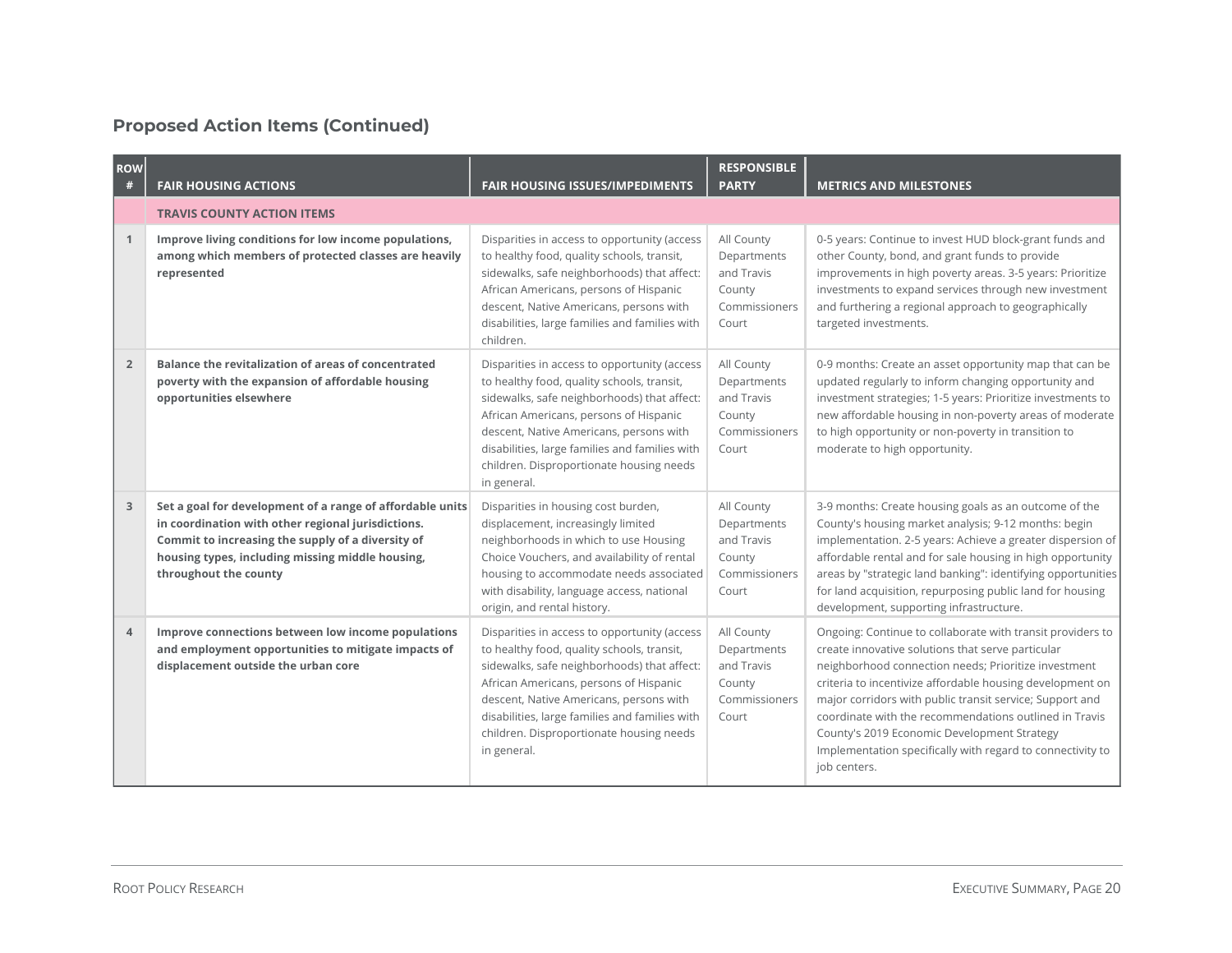| <b>ROW</b><br># | <b>FAIR HOUSING ACTIONS</b>                                                                                                                                                                                                                                                                                                                                                                                                                                                                                                                                                                                            | <b>FAIR HOUSING ISSUES/IMPEDIMENTS</b>                                                                                                                                                                                                                                            | <b>RESPONSIBLE</b><br><b>PARTY</b> | <b>METRICS AND MILESTONES</b>                                                                                                                                                                                    |
|-----------------|------------------------------------------------------------------------------------------------------------------------------------------------------------------------------------------------------------------------------------------------------------------------------------------------------------------------------------------------------------------------------------------------------------------------------------------------------------------------------------------------------------------------------------------------------------------------------------------------------------------------|-----------------------------------------------------------------------------------------------------------------------------------------------------------------------------------------------------------------------------------------------------------------------------------|------------------------------------|------------------------------------------------------------------------------------------------------------------------------------------------------------------------------------------------------------------|
|                 | ROUND ROCK, PFLUGERVILLE, GEORGETOWN, TRAVIS, AND WILLIAMSON COUNTIES ACTION ITEMS                                                                                                                                                                                                                                                                                                                                                                                                                                                                                                                                     |                                                                                                                                                                                                                                                                                   |                                    |                                                                                                                                                                                                                  |
| $\mathbf{1}$    | Nurture and drive job growth, commercial and retail<br>development, and supportive services to quickly<br>developing micro-economies in more affordable<br>suburban areas in existing growth plane. Engage<br>employers in discussions about affordable housing<br>needs to build the potential for public-private<br>partnerships                                                                                                                                                                                                                                                                                     | Residents with lower access to opportunity<br>and a history of barriers to economic<br>opportunity than residents in the region<br>overall: African Americans, persons of<br>Hispanic descent, refugees, LEP residents,<br>families with children living in poverty.              | All jurisdictions                  | Implement as part of newly improved economic<br>development strategies and implementation plan (under<br>development in Travis County) and in accordance with<br>Travis County's Land Water Transportation Plan. |
| $\overline{2}$  | Further a regional transportation vision, focusing on<br>efficient commutes and reducing traffic in and out of<br>Austin. Affirm that "accessible" transportation is more<br>than ADA compliant buses and stops: The type of<br>accessibility needed is the ability for people with health<br>issues to not have to walk/roll too far to a stop, to have<br>shade and benches where wait times typically exceed a<br>certain threshold, and the first and last mile<br>connections from each stop to destinations are ADA<br>compliant.                                                                                | Transportation barriers to disability and<br>access; access to employment near<br>affordable housing for low and moderate<br>income residents, especially African<br>Americans and residents of Hispanic<br>descent, who have the highest disparities<br>in job proximity access. | All jurisdictions                  | Travis County will continue to implement its Transit<br>Development Plan and continue to promote Project<br>Connect.                                                                                             |
| 3               | Review and make zoning code updates recommended in<br>zoning and land use analysis section                                                                                                                                                                                                                                                                                                                                                                                                                                                                                                                             | Disproportionate housing needs;<br>disparities in housing choice related to land<br>use regulations and limitations on diverse                                                                                                                                                    | All jurisdictions                  | Develop draft text amendments within 6 months;<br>implement within 18 months.                                                                                                                                    |
| $\overline{4}$  | Commit to fostering a culture of inclusion for residents<br>with disabilities, including ensuring that equity<br>initiatives include residents with disabilities, reviewing<br>websites and other communications for ease of finding<br>information pertinent to residents with disabilities,<br>increasing resources at jurisdiction festivals and events<br>(i.e., accessible parking spaces, shuttles, other<br>accommodations), and other efforts to signal that<br>people with disabilities are a valued part of the<br>community. Consider adding a Disability and Access<br>component into Master/General Plans | Barriers to disability and access.                                                                                                                                                                                                                                                | All jurisdictions                  | Develop a workplan to accomplish with 3 months of the<br>finalization of the AI and Consolidated Plans; implement<br>action item with 18 months.                                                                 |